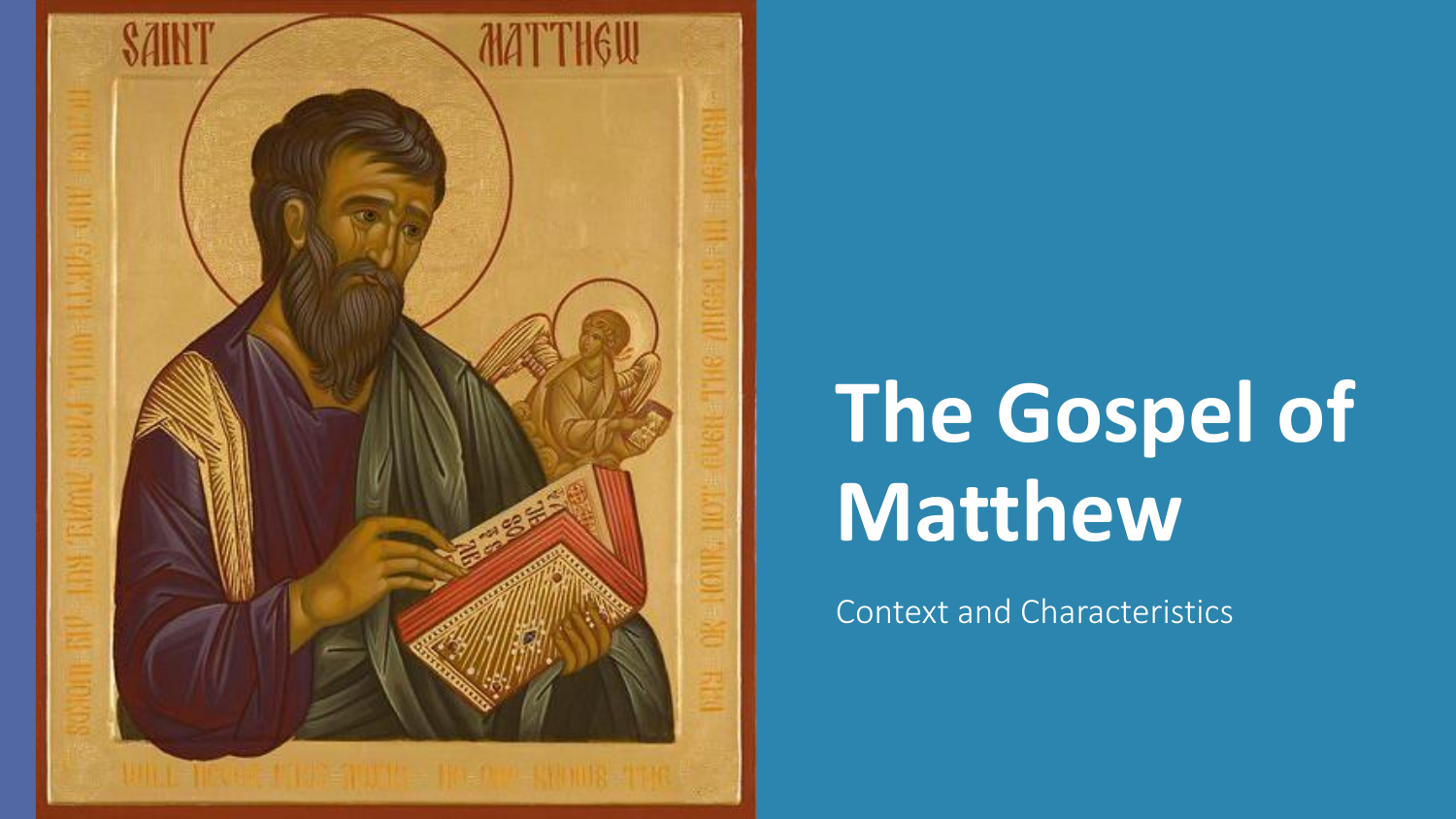#### Gospel of Matthew: Who?

- 1<sup>st</sup> century, 2<sup>nd</sup> generation Christian
- Jewish, and apparently fluent in Hebrew
- Jewish Christian, or Christian Jew?
- Status may have been equally uncertain at the time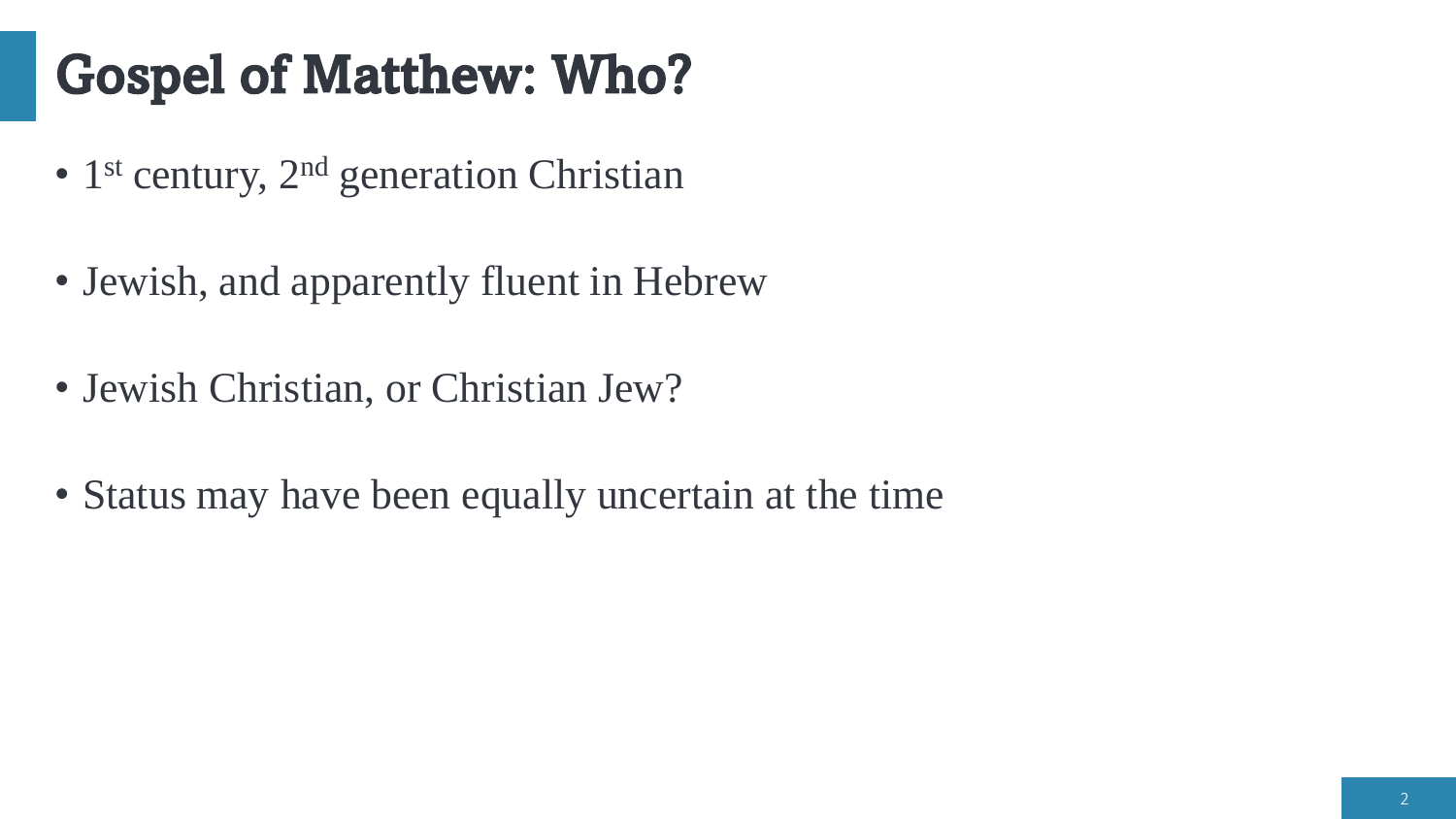#### Gospel of Matthew: Where?

- Apparently a prosperous urban community
- Significant populations of both Jews and Gentiles
- Alexandria and other cities are possible
- Antioch is the most popular suggestion in modern scholarship
- Ultimately uncertain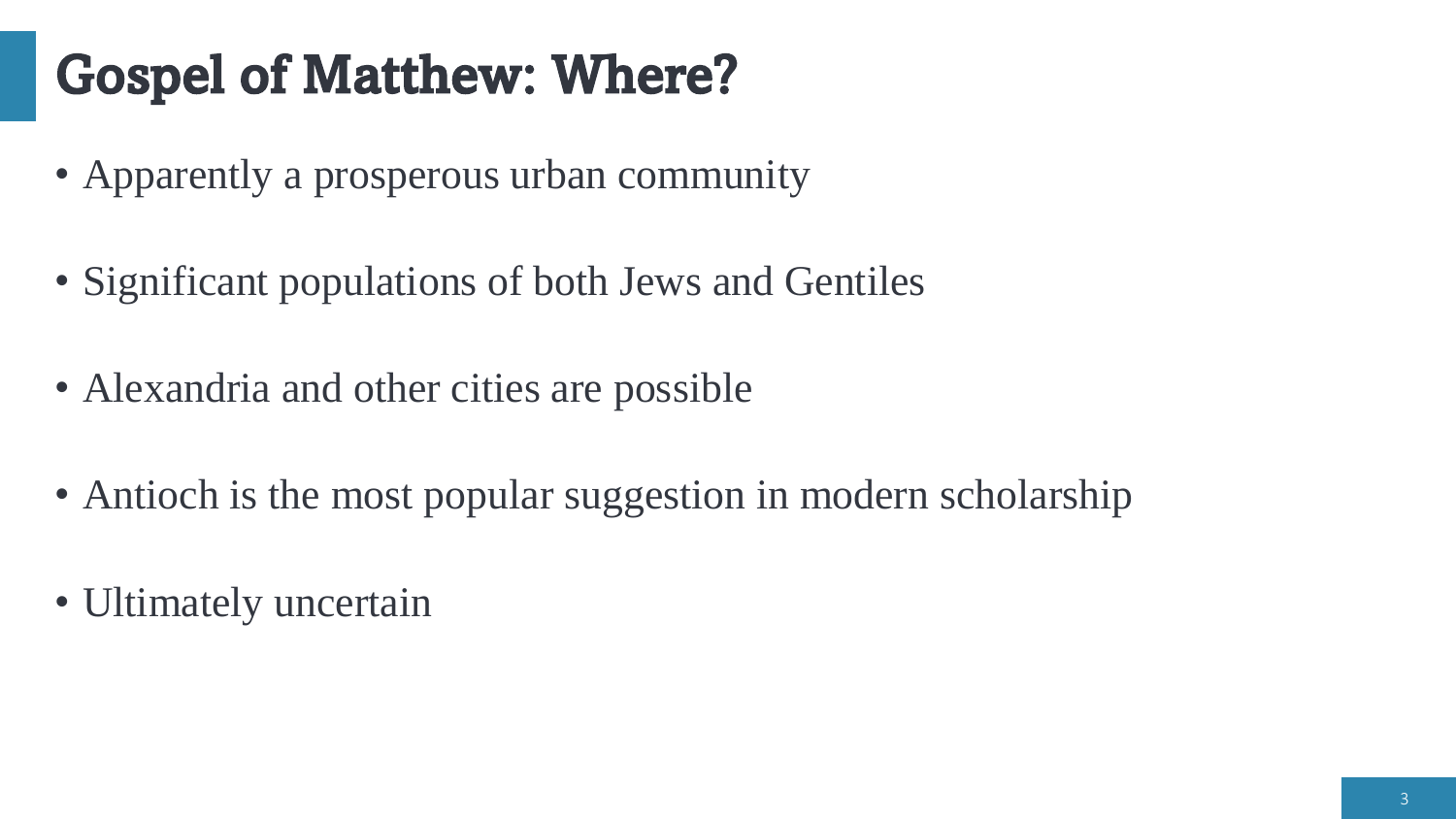#### Gospel of Matthew: When?

- •Likely after 70 AD
- Early enough to be authoritative by 115 AD or even 100 AD
	- Quoted by Ignatius of Antioch in 115 AD
	- Likely source of the *Didache* around 105 AD
- Consensus is sometime in the 80s AD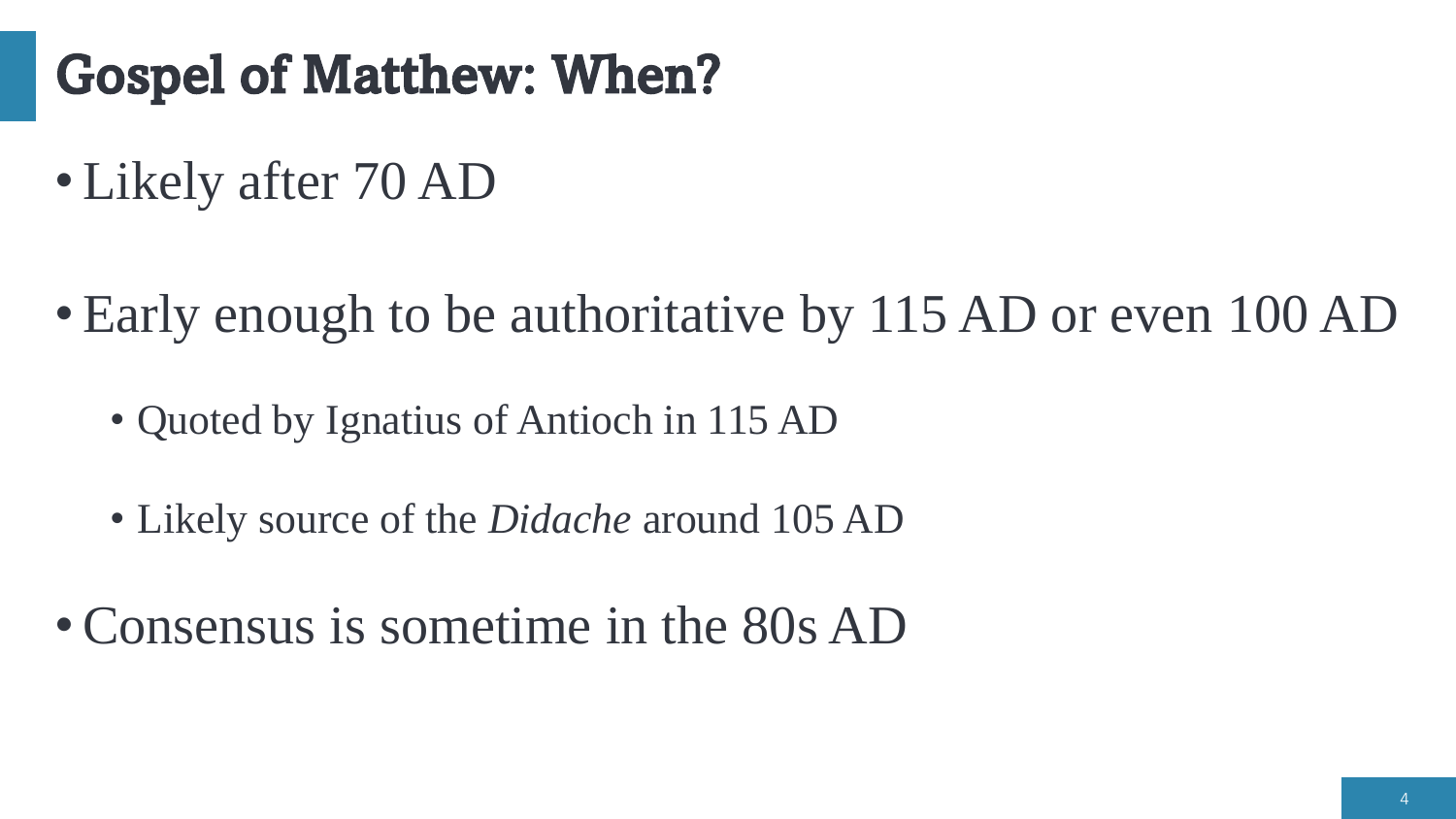## Gospel of Matthew: Why?

- Relationship to Judaism and Torah
- Intent to replace Mark?
- Present Christ as currently present to followers
- Provide insight for contemporary discernment
- Address the issue of sanctification/progressive discipleship
- Provide grounding for a doctrine of the church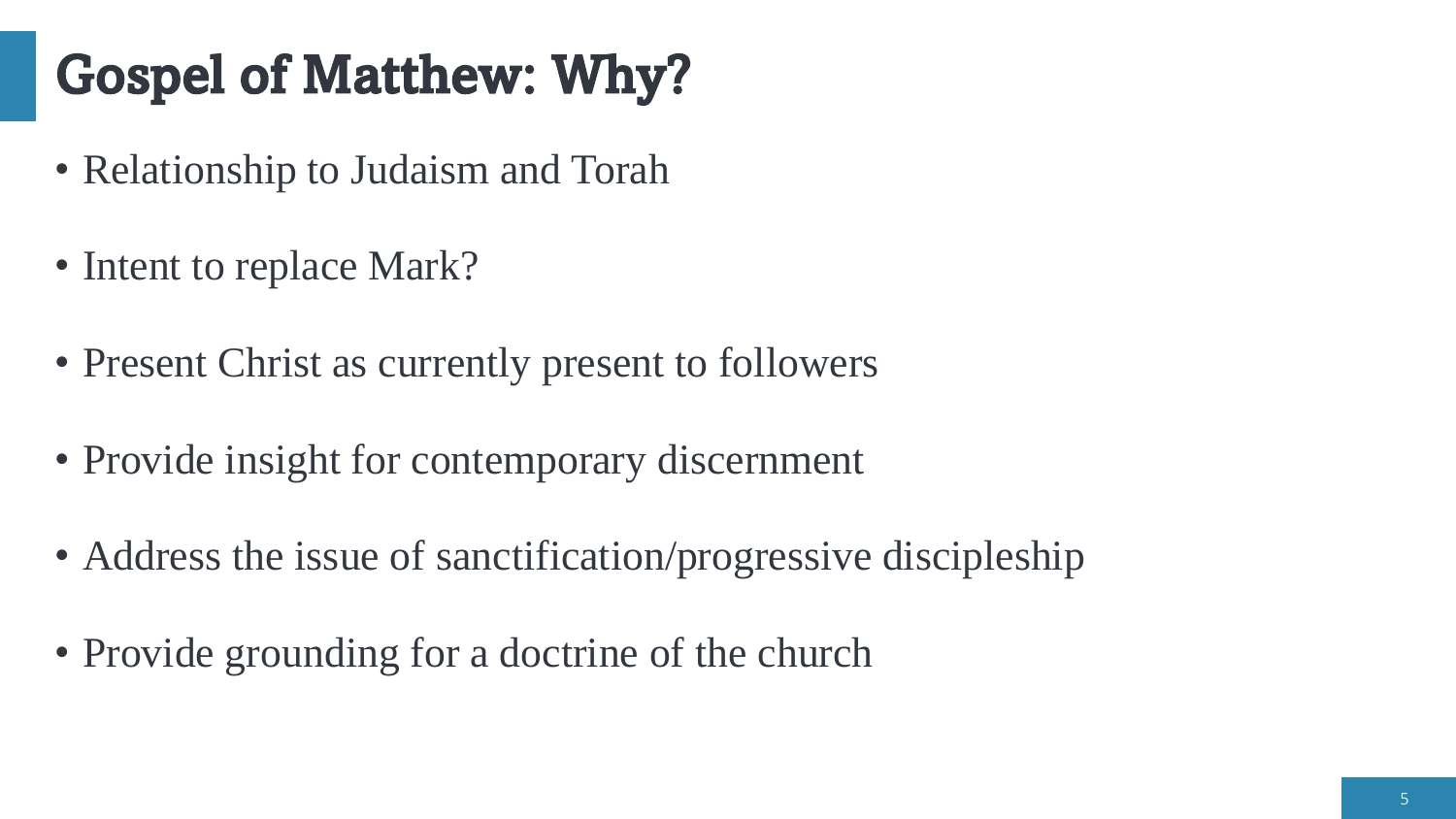#### Gospel of Matthew: What?

- Matthew reproduces almost all of the Gospel of Mark
- Matthew also introduces large amounts of unique material (often called *M*)
- Matthew also includes large amounts of sayings material
- The sayings material is theorized to be from a lost source called *Q*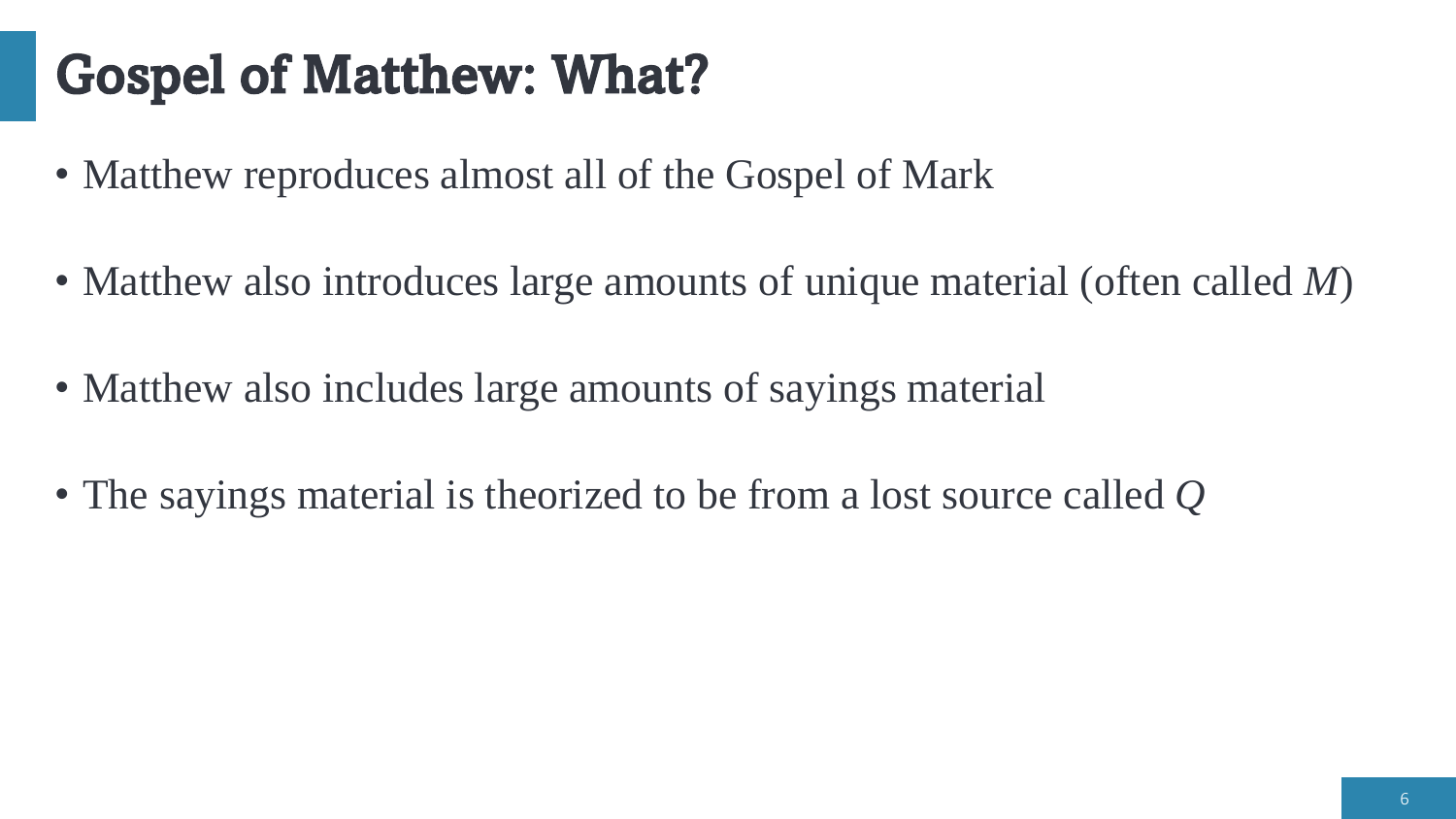#### The Multiple Source Hypothesis

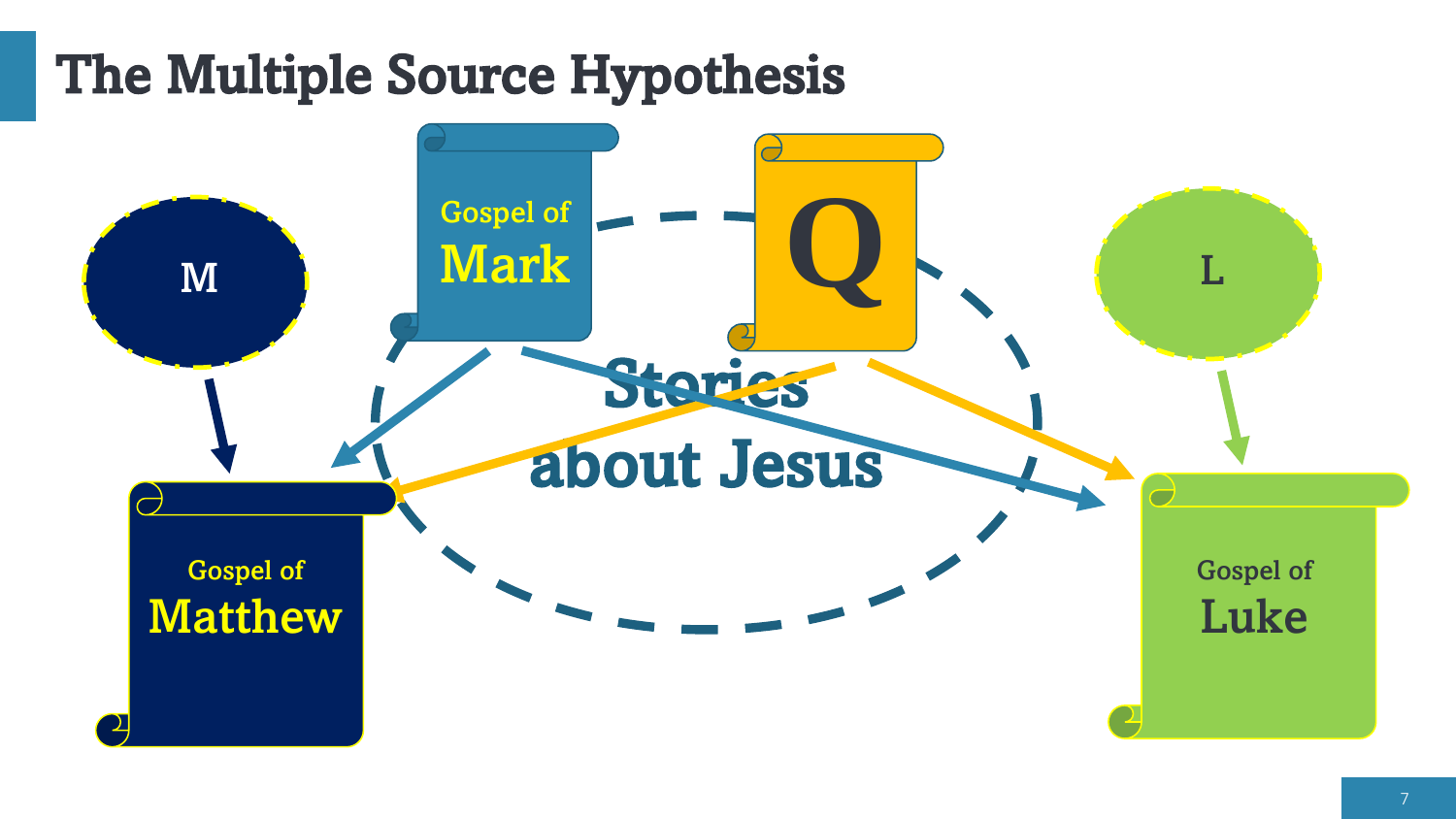#### Matthew's Editing of Mark

- Organization pulling like material together
- Abbreviation "irrelevant" details and characters deleted
- Stylistic Polishing Mark's gritty Greek gets cleaned up
- Accuracy apparent factual inaccuracies are corrected
- Application fitting material to Matthew's Jewish community
- Idealization portrait of Jesus and of disciples cleaned up
- Disparagement religious leaders portrayed more negatively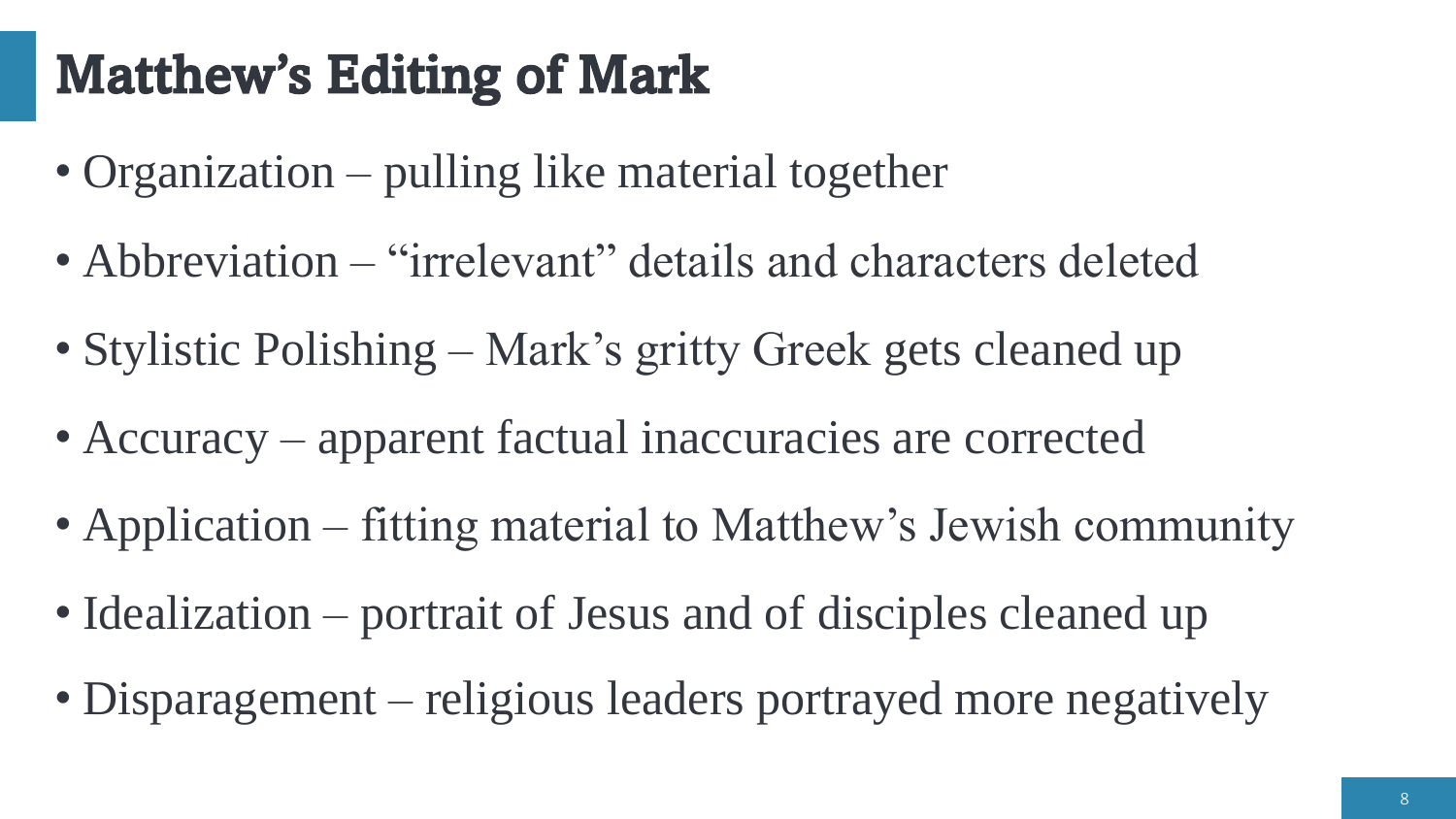#### Matthew's Own Material: *M*

- Genealogy from Abraham to Jesus
- Birth narrative focused on Joseph
- Visit of the Magi and Flight to Egypt
- Death of Judas and Washing of Hands
- Large sections of Jesus' teaching and parables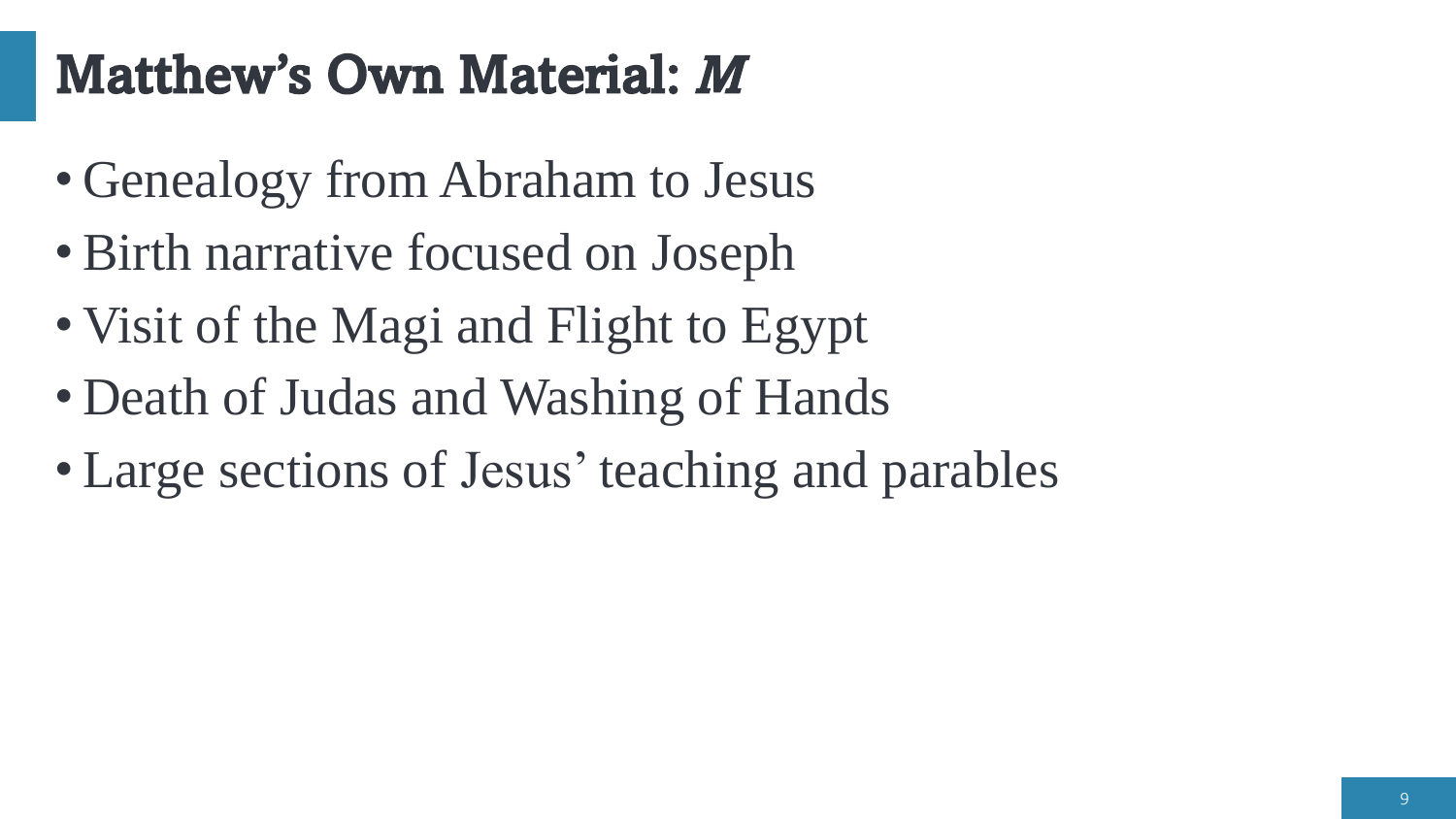#### The Lost Source: *Q*

- Believed to be a very early collection of Jesus' sayings and teachings
- Focus on Jesus' return as judge
- Sayings were a guide to living between now and the return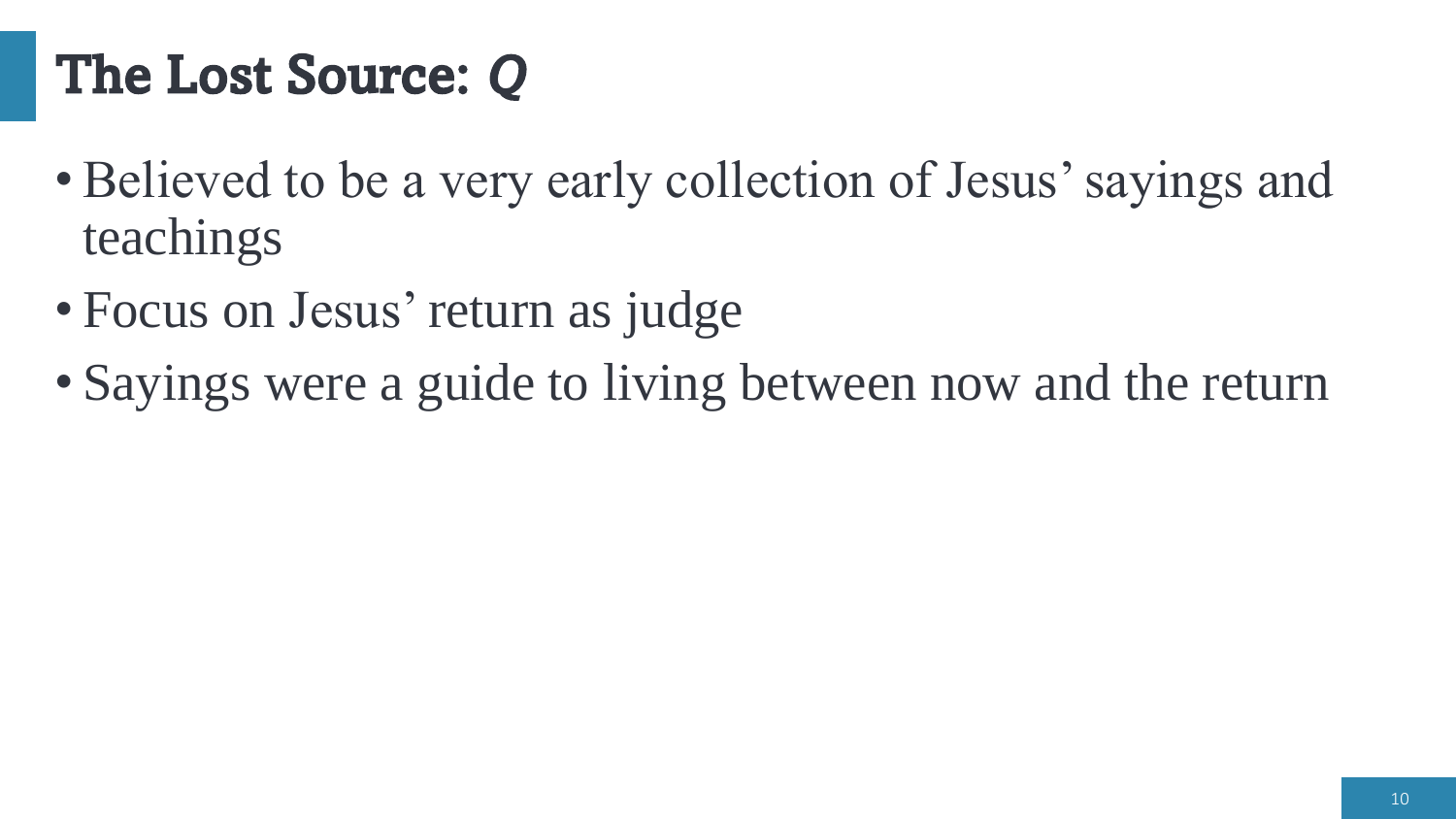# *Q*: A Partial List

- Preaching of John the Baptist
- Temptation narrative
- Beatitudes
- Loving enemies
- Healing the Centurion's servant
- Woe to the Pharisees
- The Lord's Prayer
- Do not worry
- Mustard seed and yeast
- Parable of the Talents
- The Narrow Door
- On Serving God and Wealth
- Parable of Lost Sheep
- Rebuking and Forgiving Sin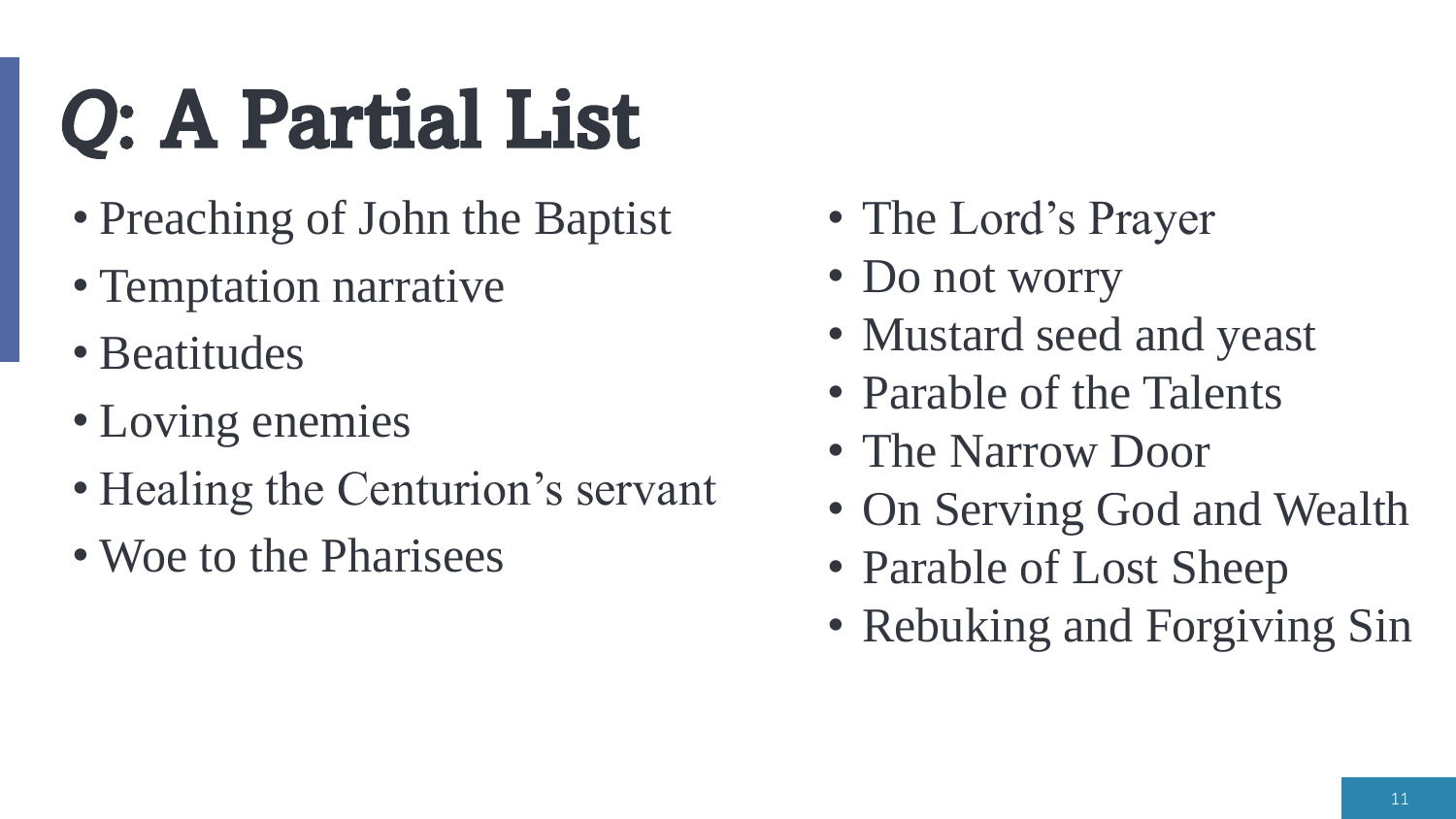#### The Result

Gospel of **Matthew**  Gospel of

<sup>M</sup> Mark **Q**

"The major effect of merging the Q and M material with the Markan tradition is to supplement that basic story with generous portions devoted to the teaching of Jesus."

- Powell, *Fortress Introduction to the Gospels,* pg. 61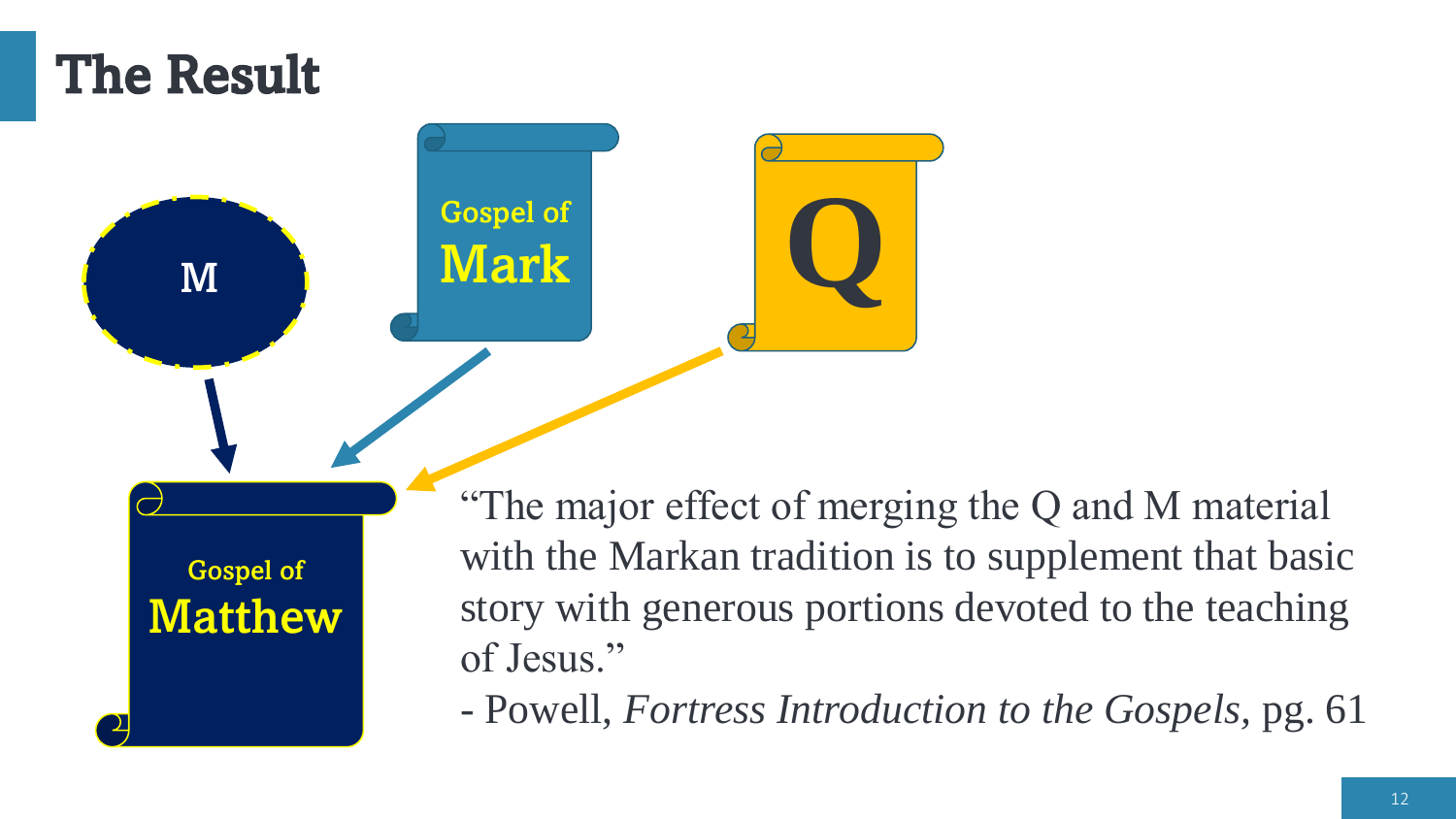#### Characteristics: Five Sermons

- Sermon on the Mount (Chapters 5-7)
- Missionary Discourse (Chapter 10)
- Parables of the Kingdom (Chapter 13)
- Community Discourse (Chapter 18)
- Eschatological Discourse (Chapter 24-25)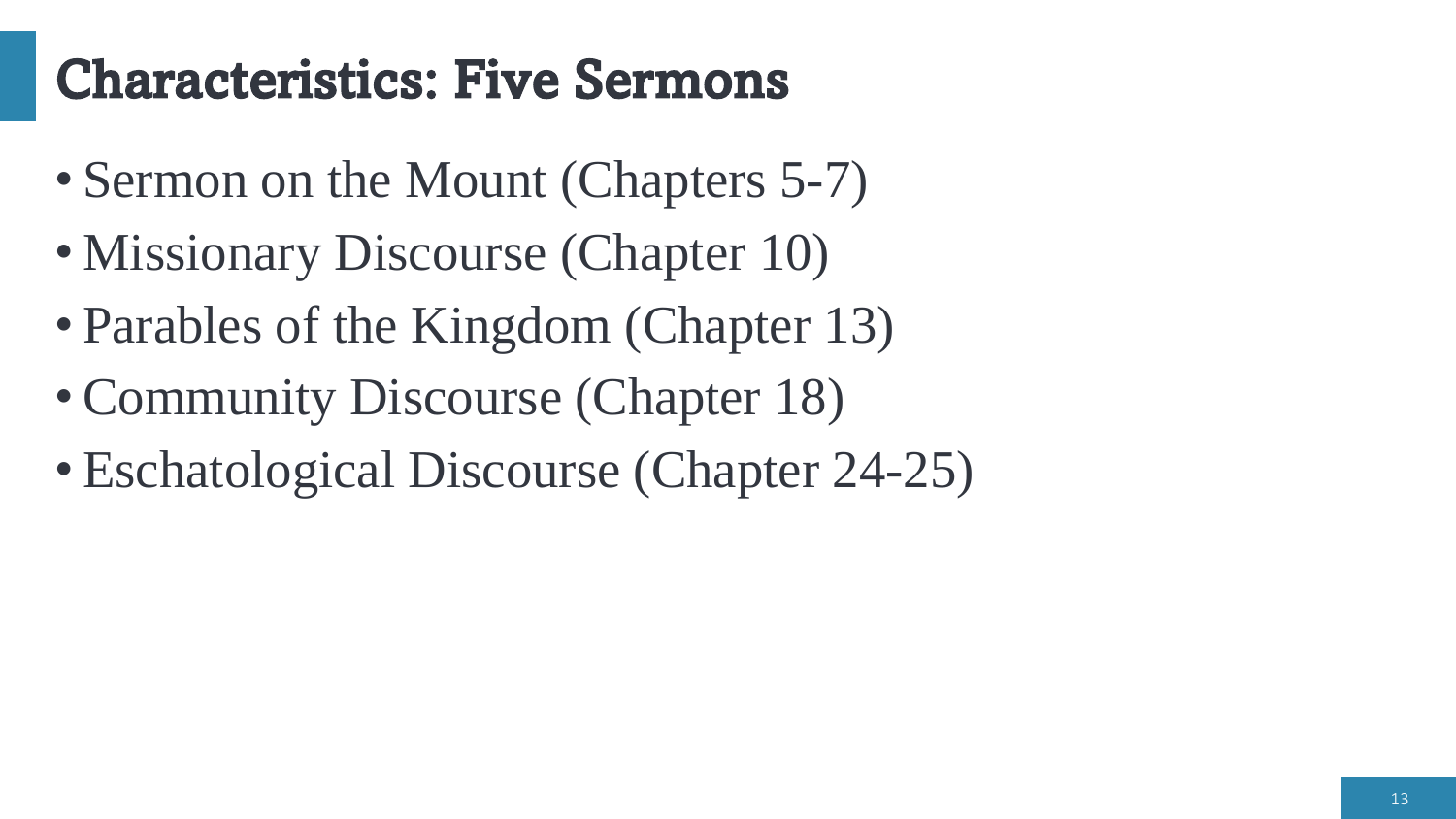#### Characteristics: Organizational Patterns

- Possible parallel between Five Discourses of Jesus and Five Books of Moses
- Exactly twelve fulfillment citations
	- Twelve tribes of Israel
- Three sets of fourteen generations in genealogy
	- Letters in David add up to 14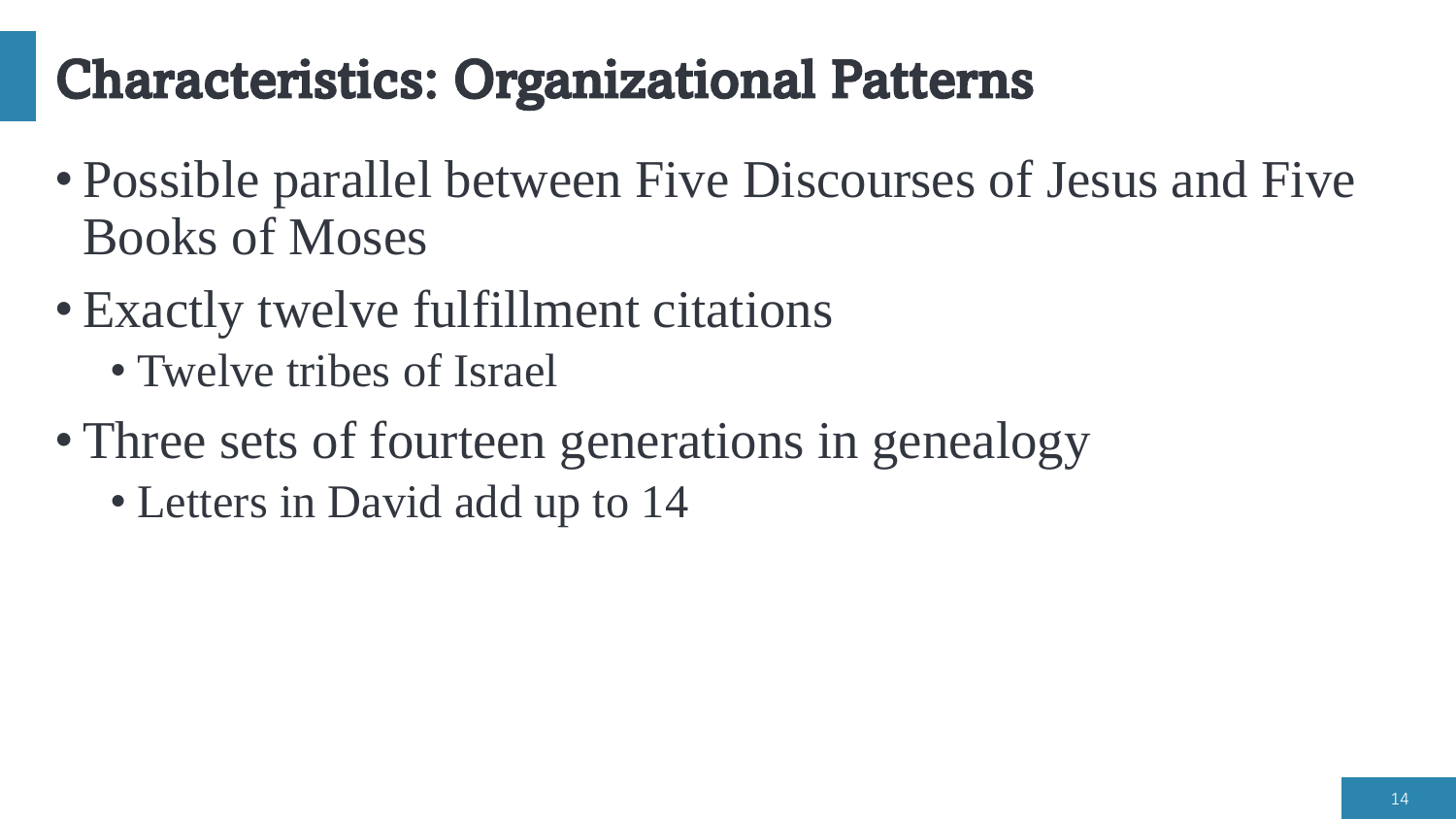## Characteristics: Doubling

- Doubling of Characters
	- Two men with demons, two blind men, etc.
	- Stunt Rider Jesus
- Repetition of saying and stories
	- Teaching on divorce
	- Religious leaders asking for a sign
	- Accusation of demonic agency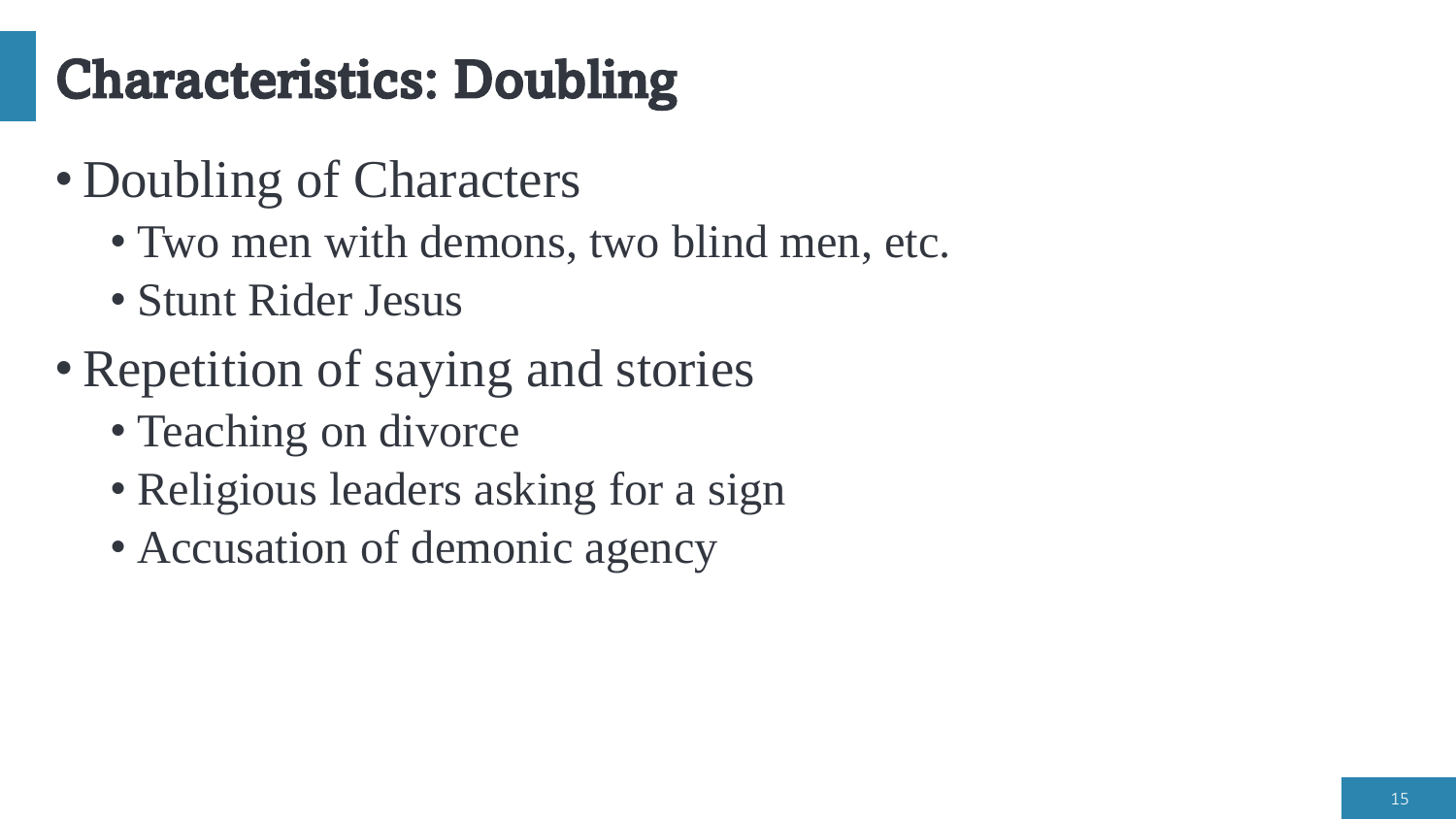## Characteristics: Doubling

- Doubling of Characters
	- Two men with demons, two blind men, etc.
	- Stunt Rider Jesus
- Repetition of saying and stories
	- Teaching on divorce
	- Religious leaders asking for a sign
	- Accusation of demonic agency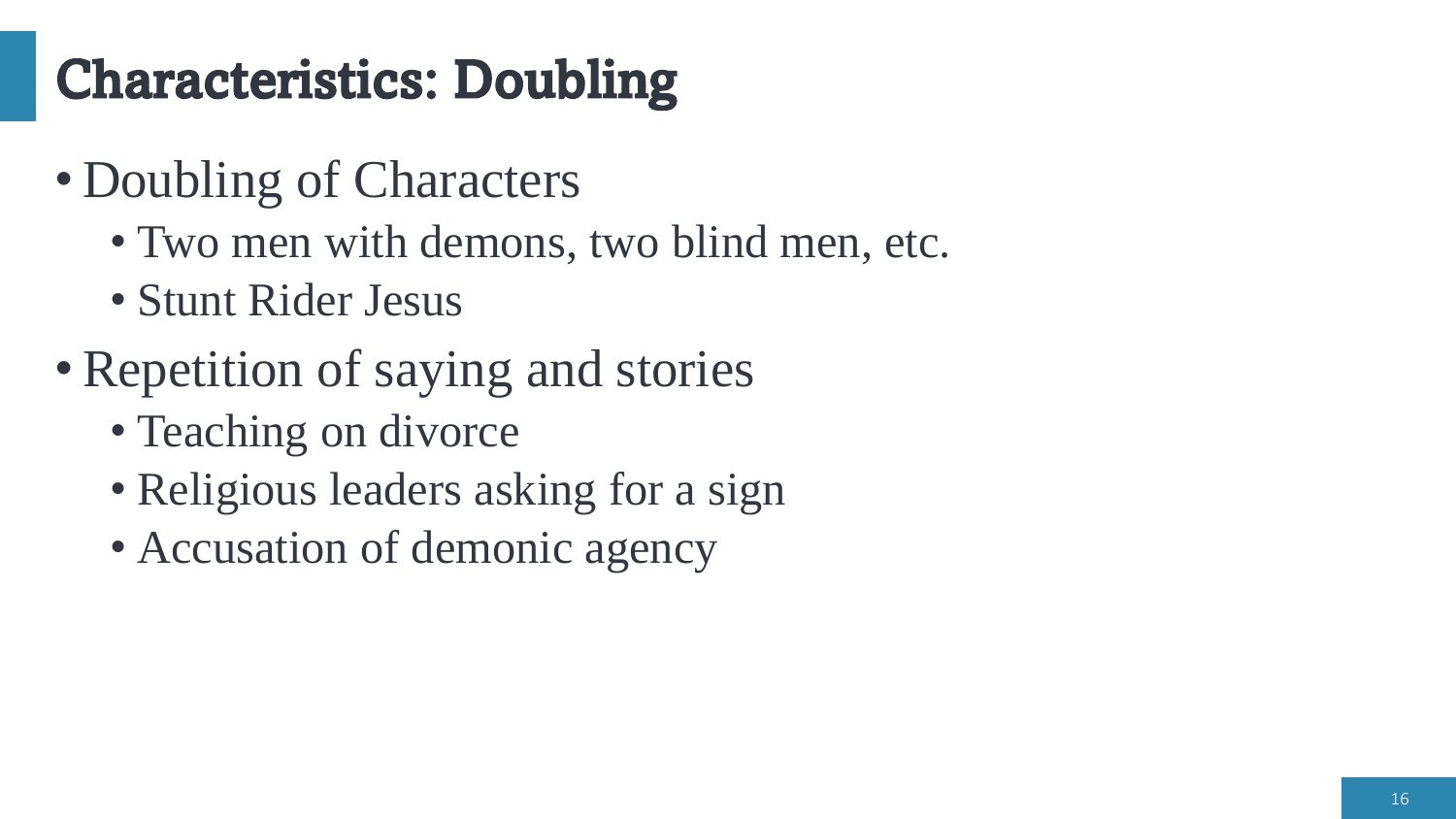#### Characteristics: Prominence of Peter

- Matthew includes stories about Peter not found elsewhere
	- Temple tax story  $(17:24-27)$
	- Question about forgiveness (18:21-22)
- Matthew augments some of Mark's stories to emphasize Peter
	- Walking on water (Mark 6:47-52; Matthew 14:28-31)
	- Confession of Jesus as Messiah (Mark 8:27-29; Matt. 16:17-20)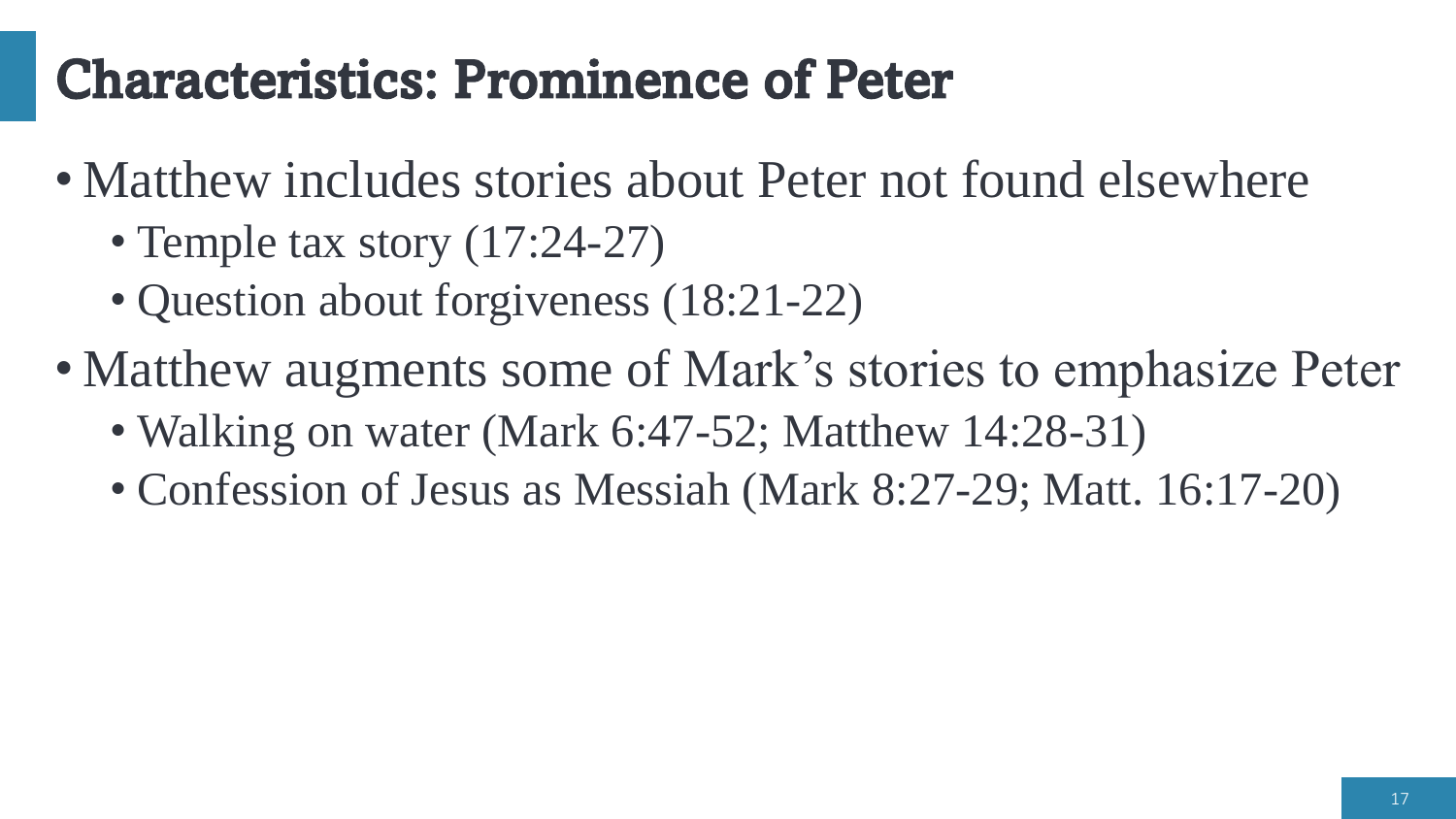#### Characteristics: The Church

- Only Gospel to mention the church as such
	- 16:17-20 ("On this rock I will build my church...")
	- 18:15-20 ("If a member of the church sins against you...")
- Matthew describes the church as a presently existing community with rules and boundaries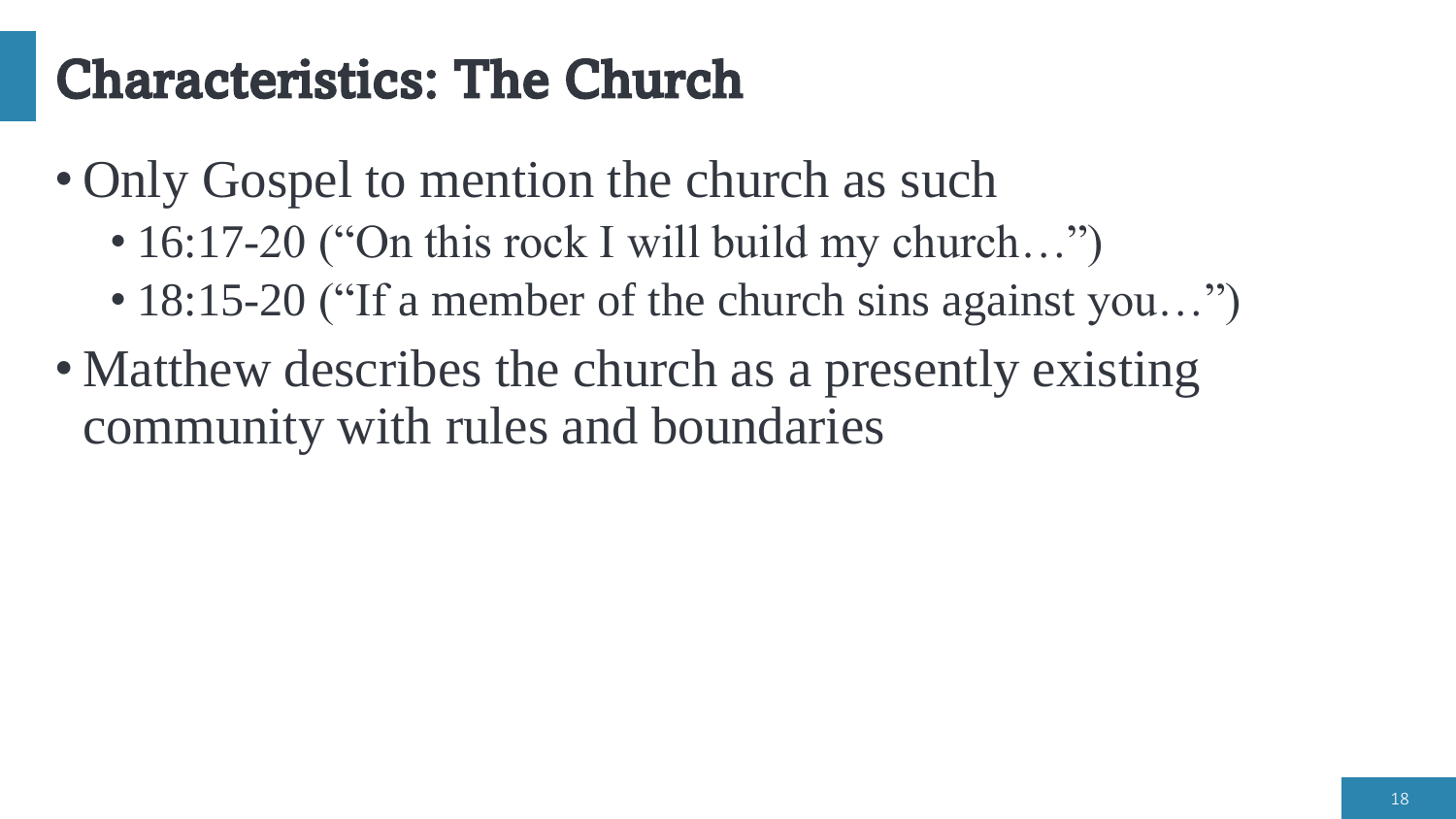#### Characteristics: Tension with Judaism

• Pro:

- Earthly ministry only to "lost sheep of the house of Israel"
- Disciples told to "go nowhere among the Gentiles"
- Authority of religious leaders acknowledged
- Preference for "reign of heaven" over "reign of God"
- •Con:
	- Religious leaders called a "brood of vipers" and "evil"
	- "...kingdom of God will be taken away from you and given" to others
	- Great Commission is to "all nations"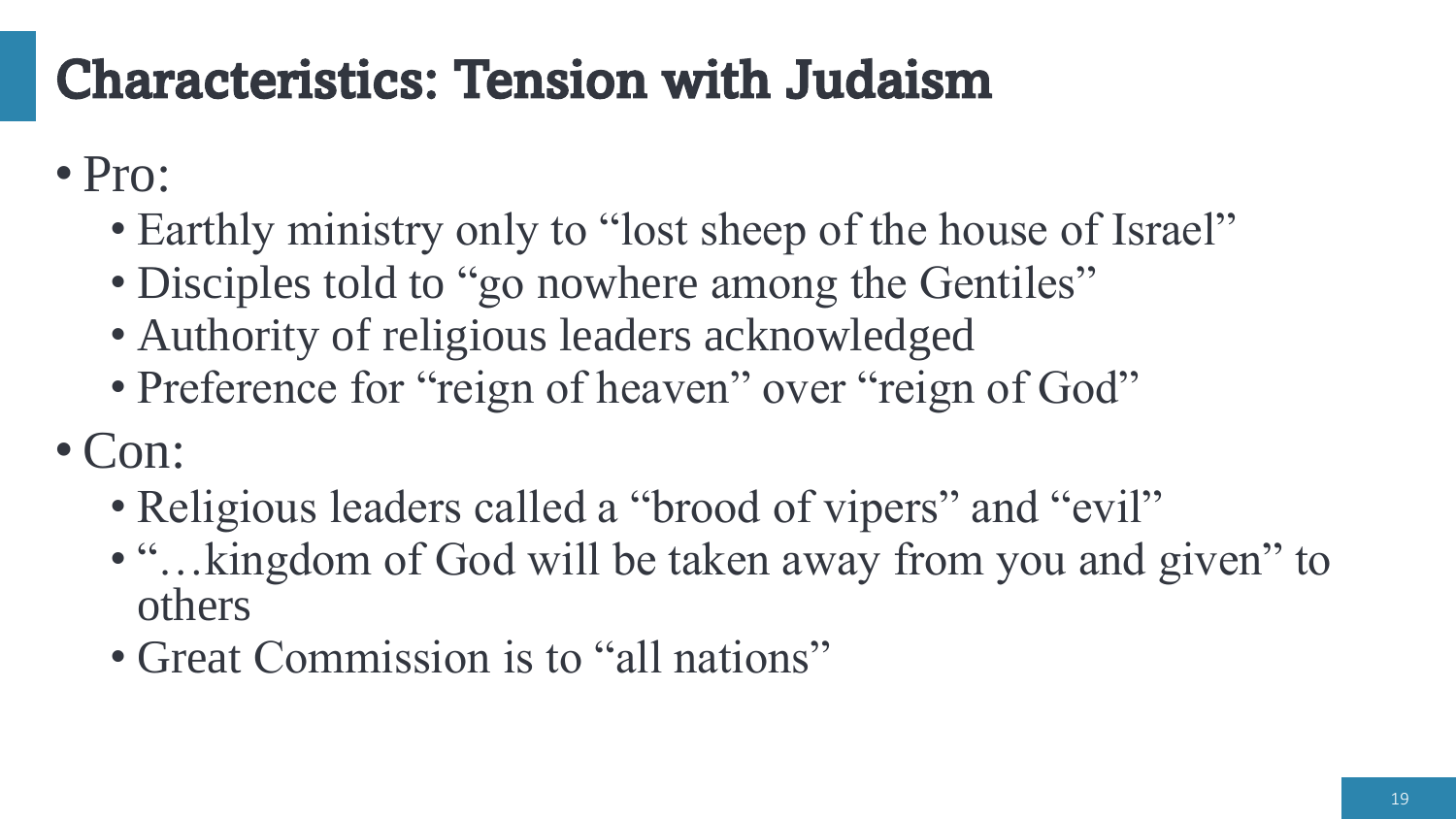#### Characteristics: Torah

- Law is eternal
	- Jesus came not to abolish but fulfill  $(5:17)$
	- Not one jot or tittle will pass from the Law (5:18)
	- Christians are expected to keep dietary and sabbath laws
- *However*…
	- Jesus reinterprets Law (5:21-48; 19:3-9)
	- Great Commission is grounded in commandments of Jesus, not Law

#### The implication here is, "We do Torah right."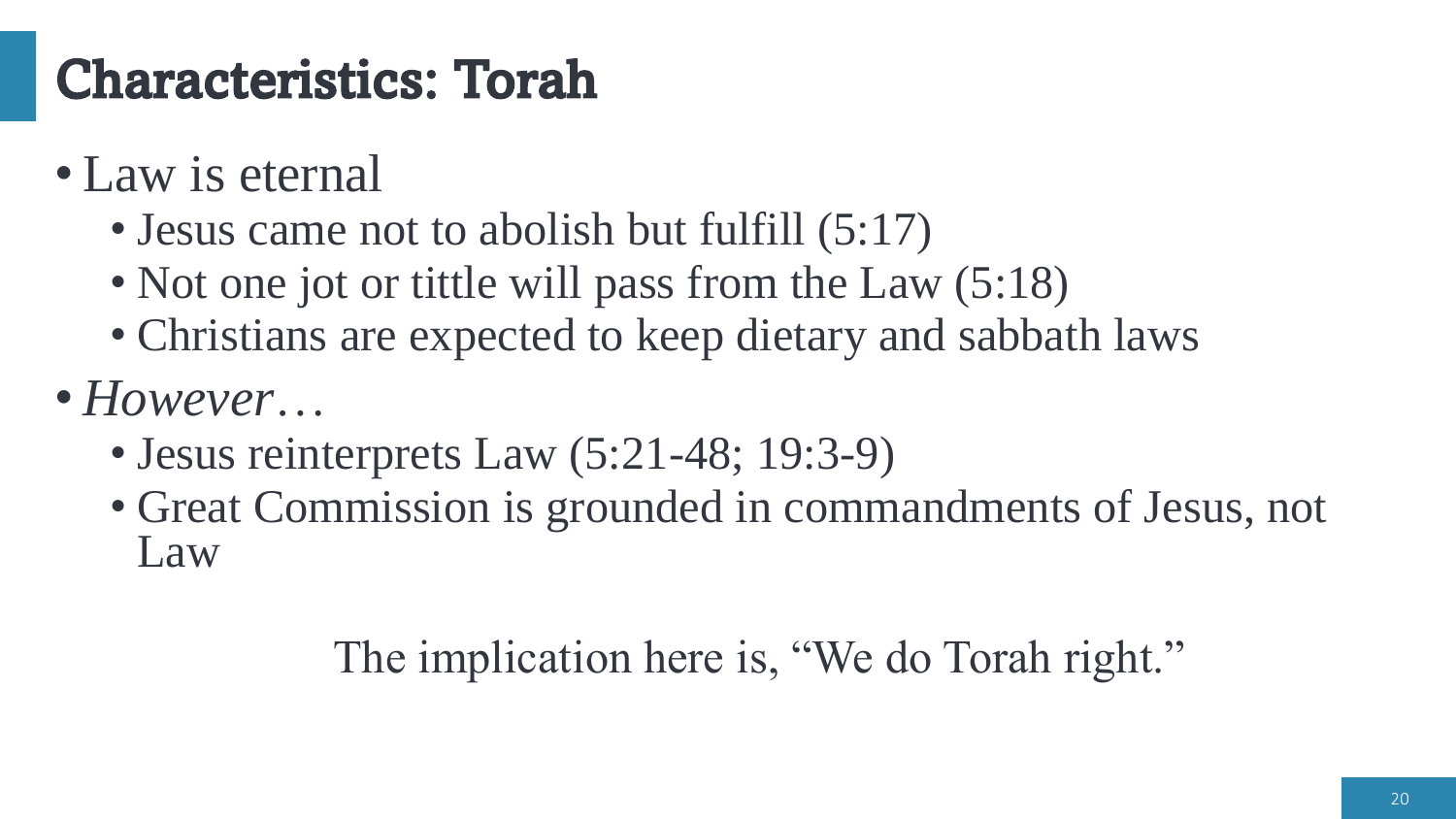# Important Note

Jesus, as depicted in the canonical Gospels of the New Testament, preaches and teaches as a Jewish rabbi within a Jewish context. Not only Jesus but all of his followers preresurrection are Jews. While some passages of the New Testament have been misused over the last two millenia to justify mistreatment of the Jewish people, such use is an abuse of scripture. There is no excuse for so-called "Christian antisemitism"; it is a heresy and should be rejected and condemned in the strongest possible terms.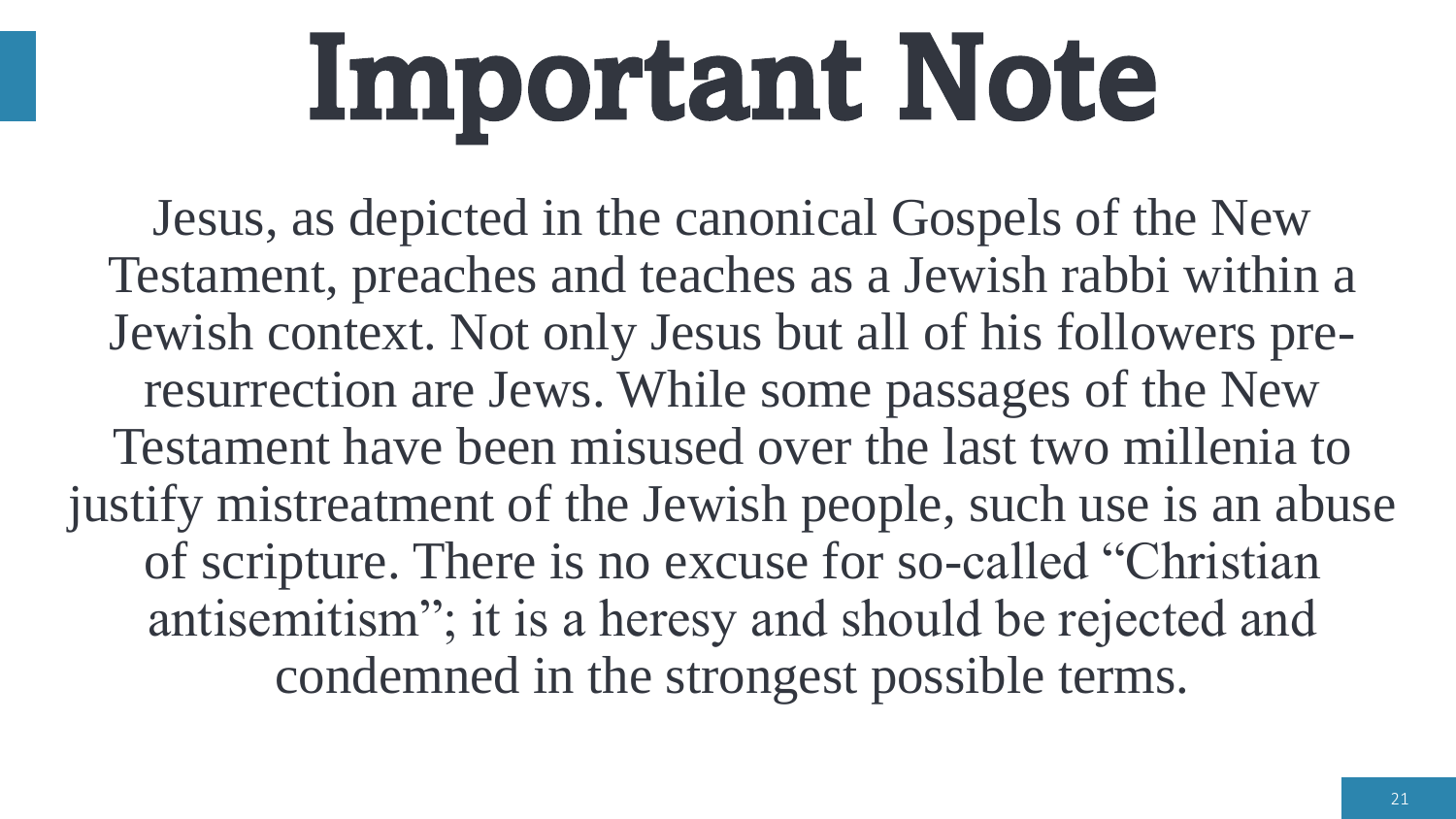#### Characteristics: Fulfillment

- Twelve times, Matthew describes events as fulfilling "what was written"
- •Jesus is the fulfillment of the Law *and* the Prophets
- Some of Matthew's citations are unknown or heavily edited
- Jesus himself makes prophecies
- •Jesus is presented as the fulfillment of divine purpose and intent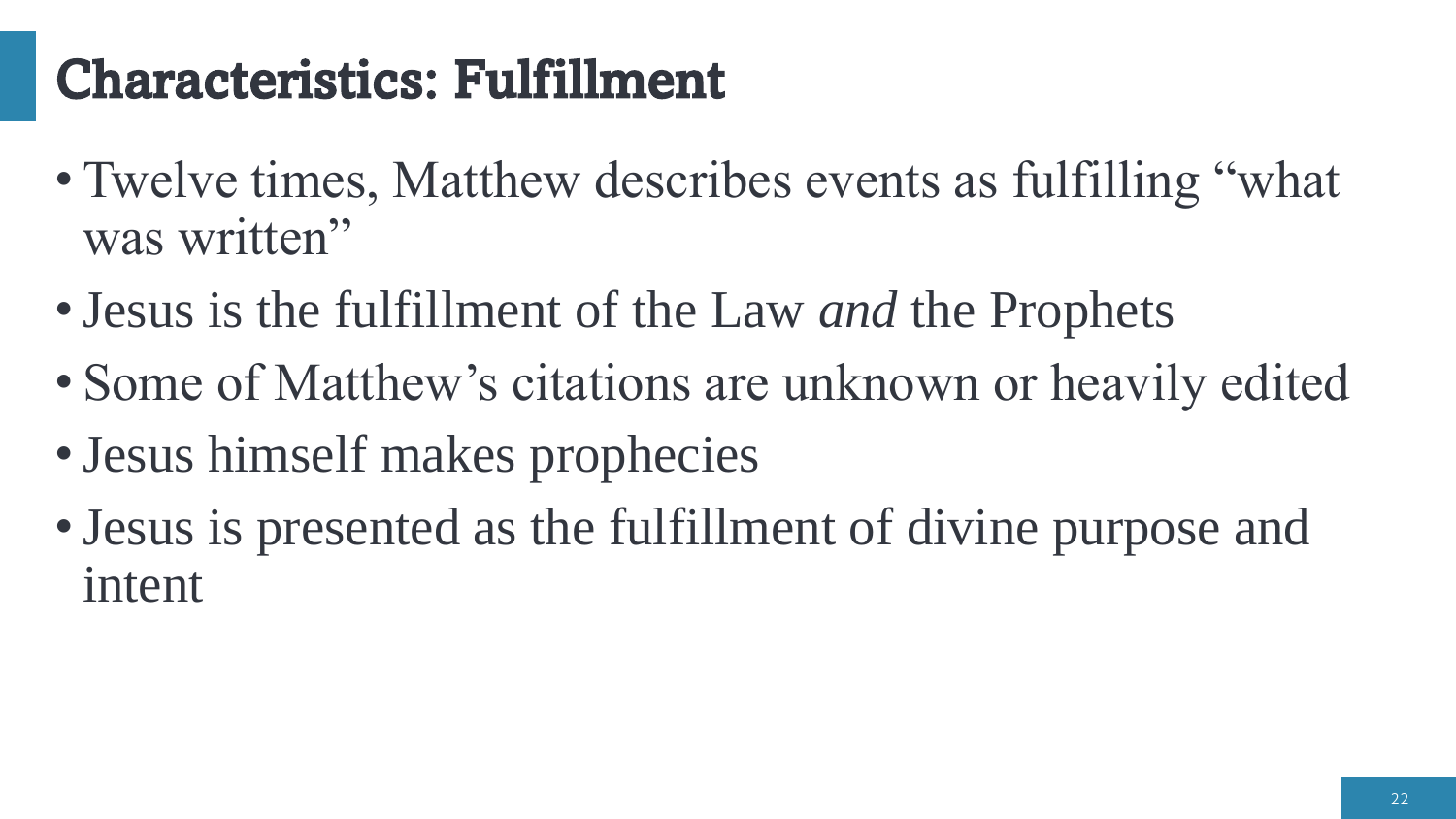#### Characteristics: Apocalyptic Dualism

- People are good or bad, wheat or weeds, sheep or goats
- Wheat/sheep can go astray and be called to repentance
- Weeds/goats are agents of Satan and should be left alone
- Seemingly minor disputes become symbolic of this larger cosmic reality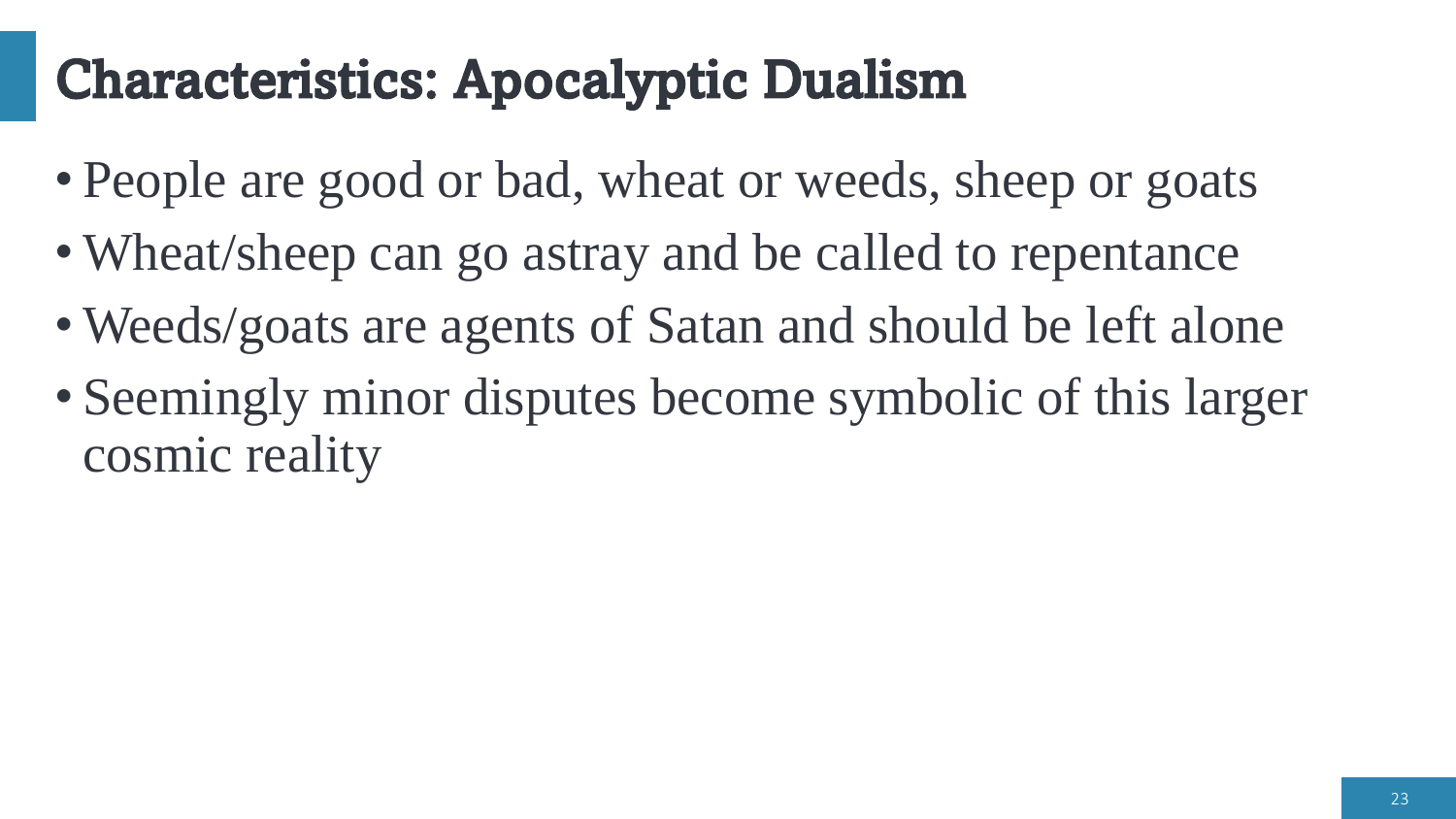#### Characteristics: God With Us

- From the very beginning, Matthew assures the reader that "God is with us"  $(1:23)$
- God is present in Jesus and his followers (10:40) and in the temple (23:21)
- Jesus will remain present with his followers always (28:20)
- Divine presence is sometimes hidden or unrecognized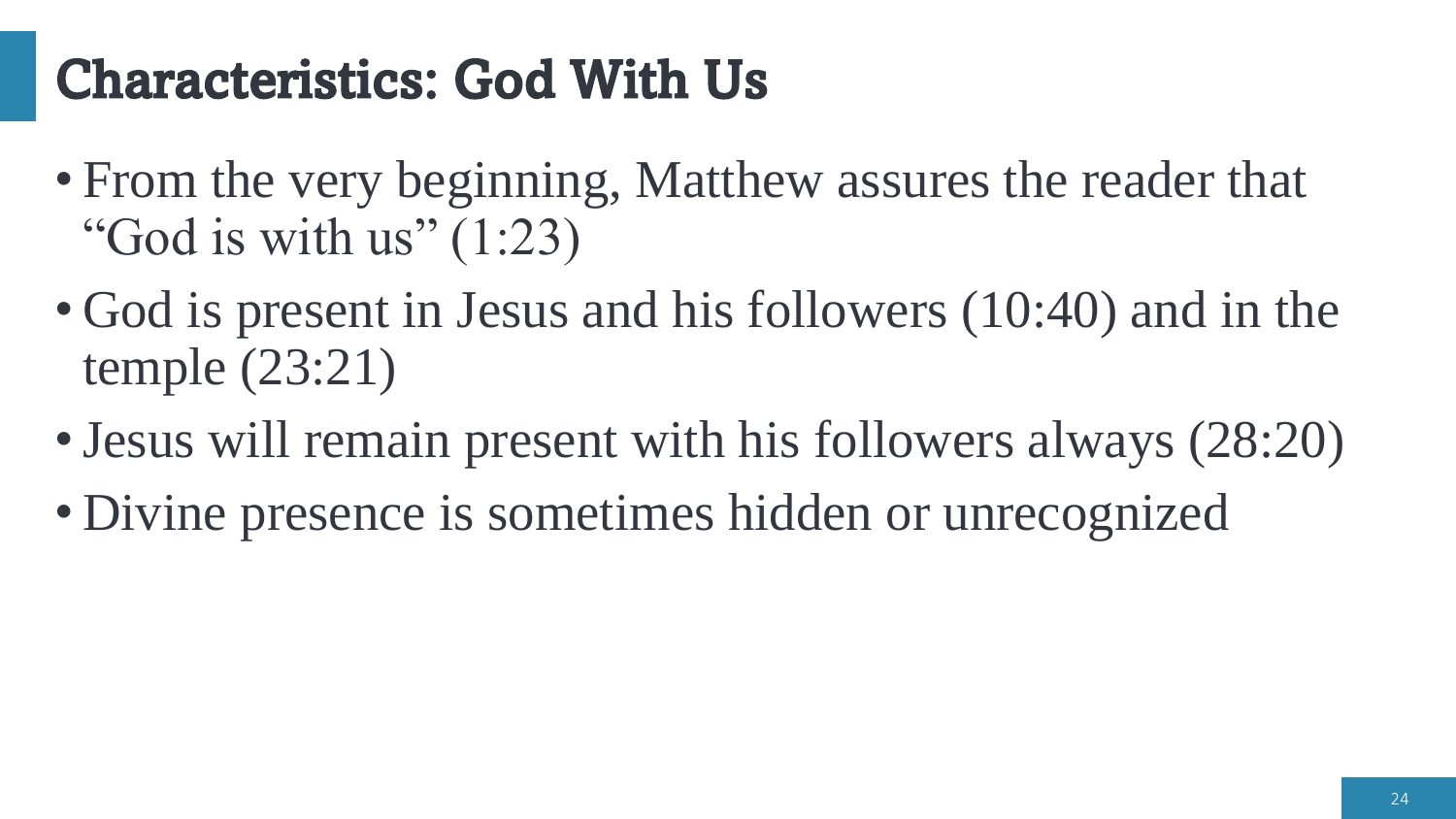## Major Themes: The Abiding Presence of God

- God is *present in* Jesus, not just *acting through* Jesus (Mark)
- Worshipping Jesus meets with approval
- Jesus is both divine and human
- •Jesus remains present to the church between the resurrection and the second coming (Matt. 28:20) unlike in Mark
- The church represents the continuing presence of Jesus to the world
- Matthew's Christology and ecclesiology are inseparable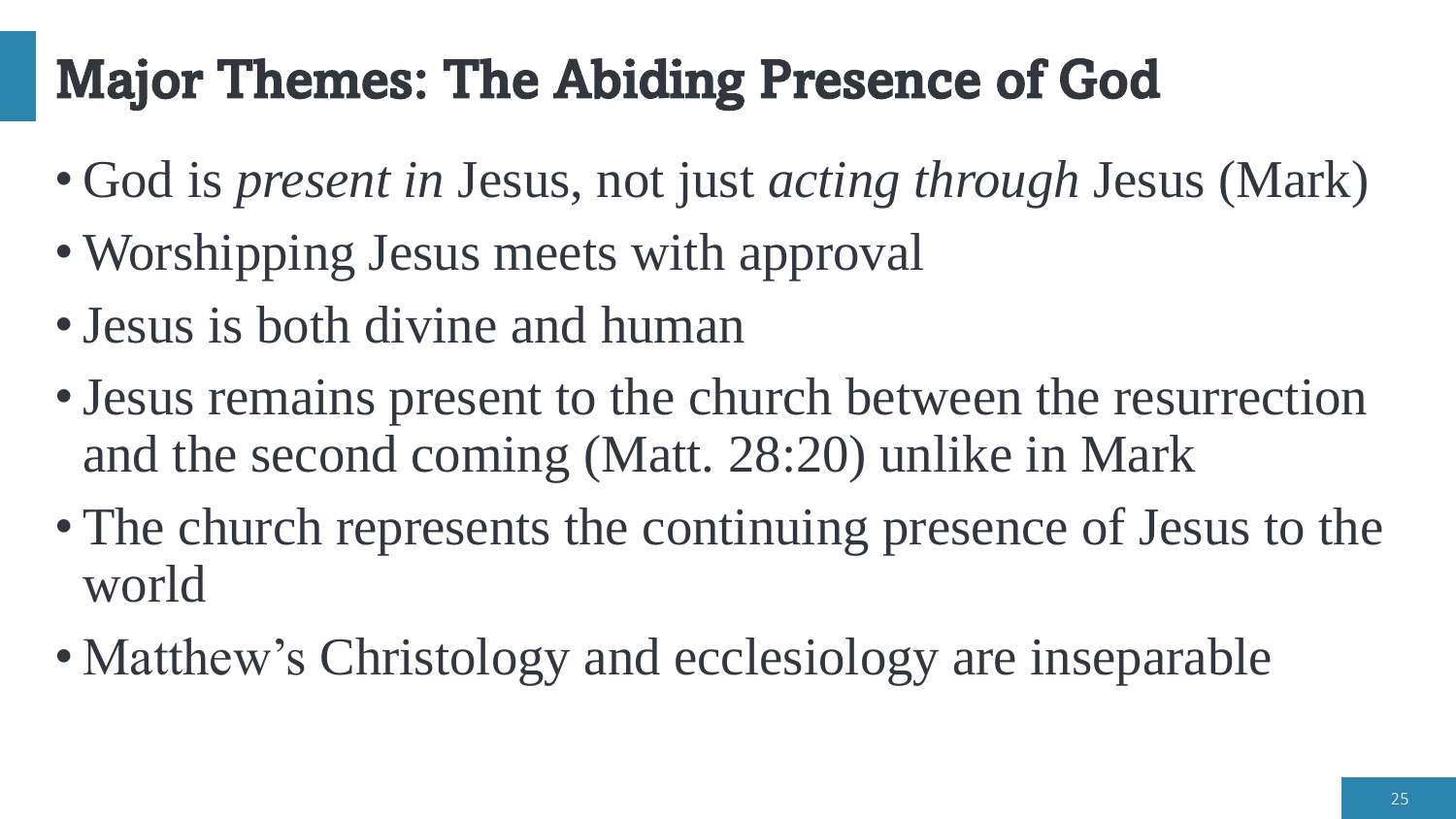#### Major Themes: Jewish Law and Christian Faith

- Binding and Loosing
- Jesus does this, both radicalizing some parts (e.g., lust and adultery in 5:28) and loosening others (e.g., sabbath healing in 12:12)
- •Jesus' teaching, both word and deed, becomes the key for right interpretation of the Law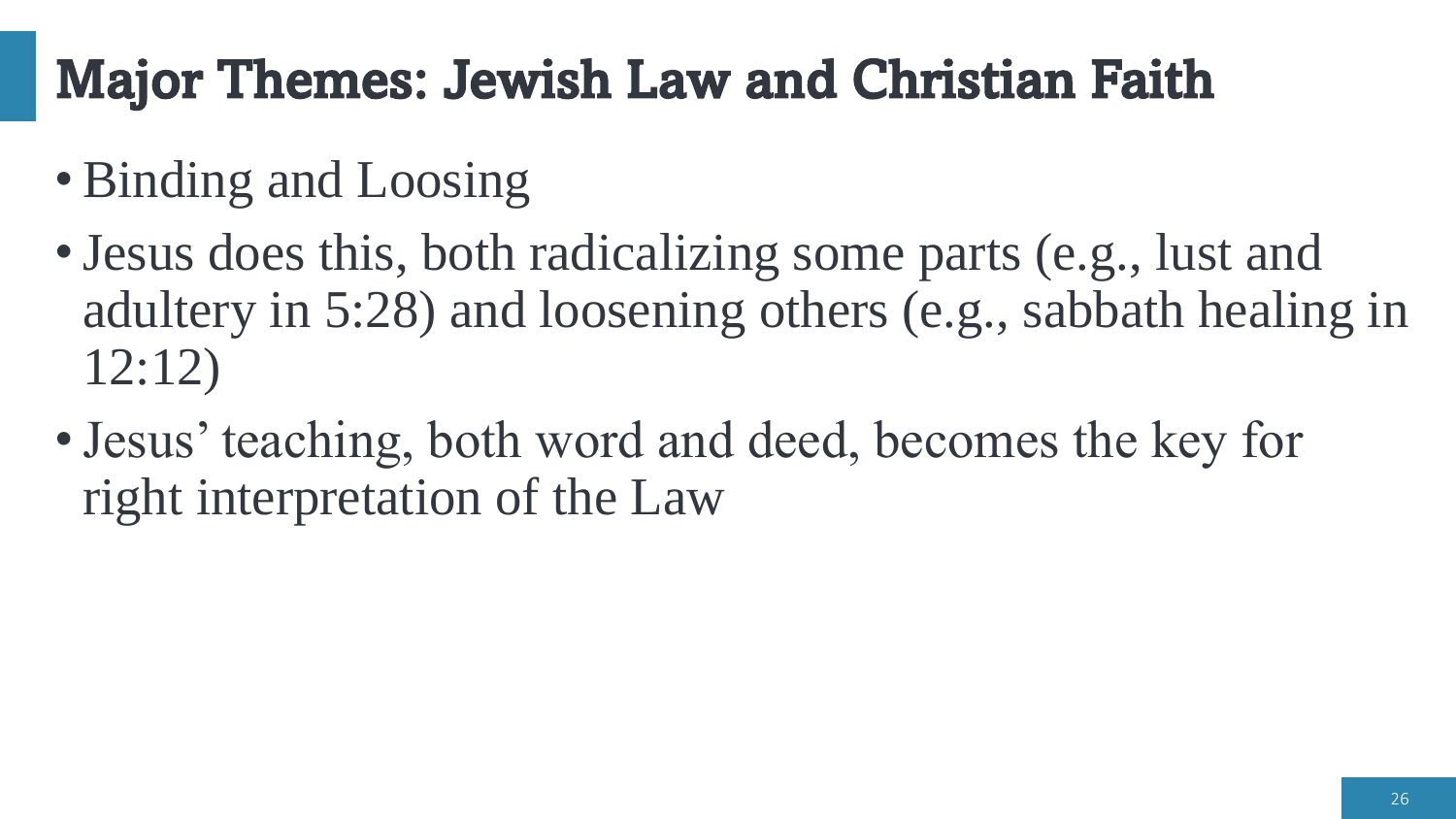#### Major Themes: Jewish Law and Christian Faith

- •Jesus presents principles for interpretation
	- Double love commandment (22:40)
	- Justice, mercy, and faith (23:23)
- The church can now bind and loose, not because they're smarter or more faithful, but because Jesus has chosen to be present there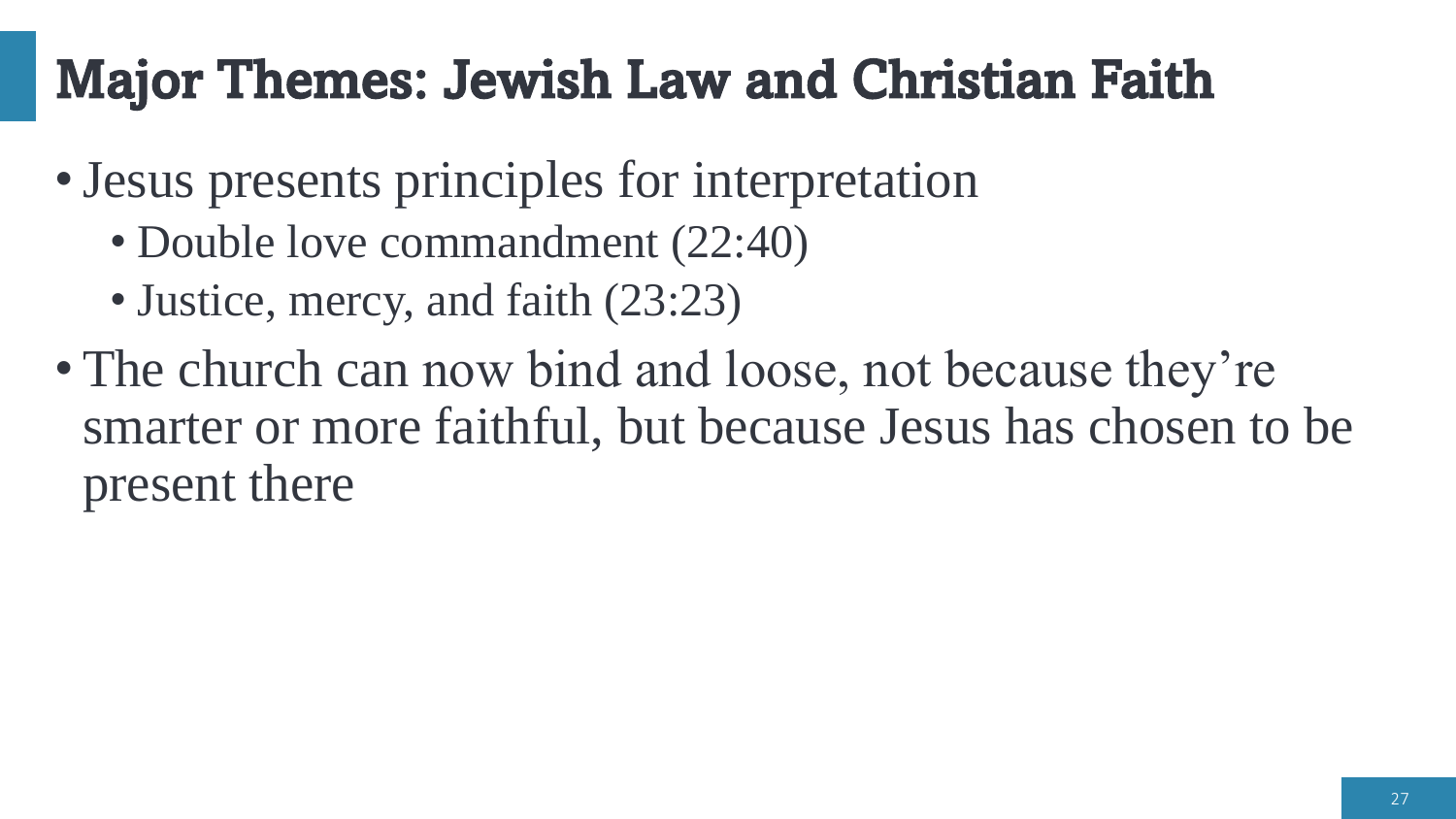#### Major Themes: People of Little Faith

- 4x Jesus describes the disciples as "you of little faith" (6:30; 8:26; 14:31; 16:8)
- Emphasis is on their inadequacy and, by extension, their dependence on him
- Disciples must forgive as they are forgiven
- Struggle with both sin and doubt
- Worship and doubt can go hand in hand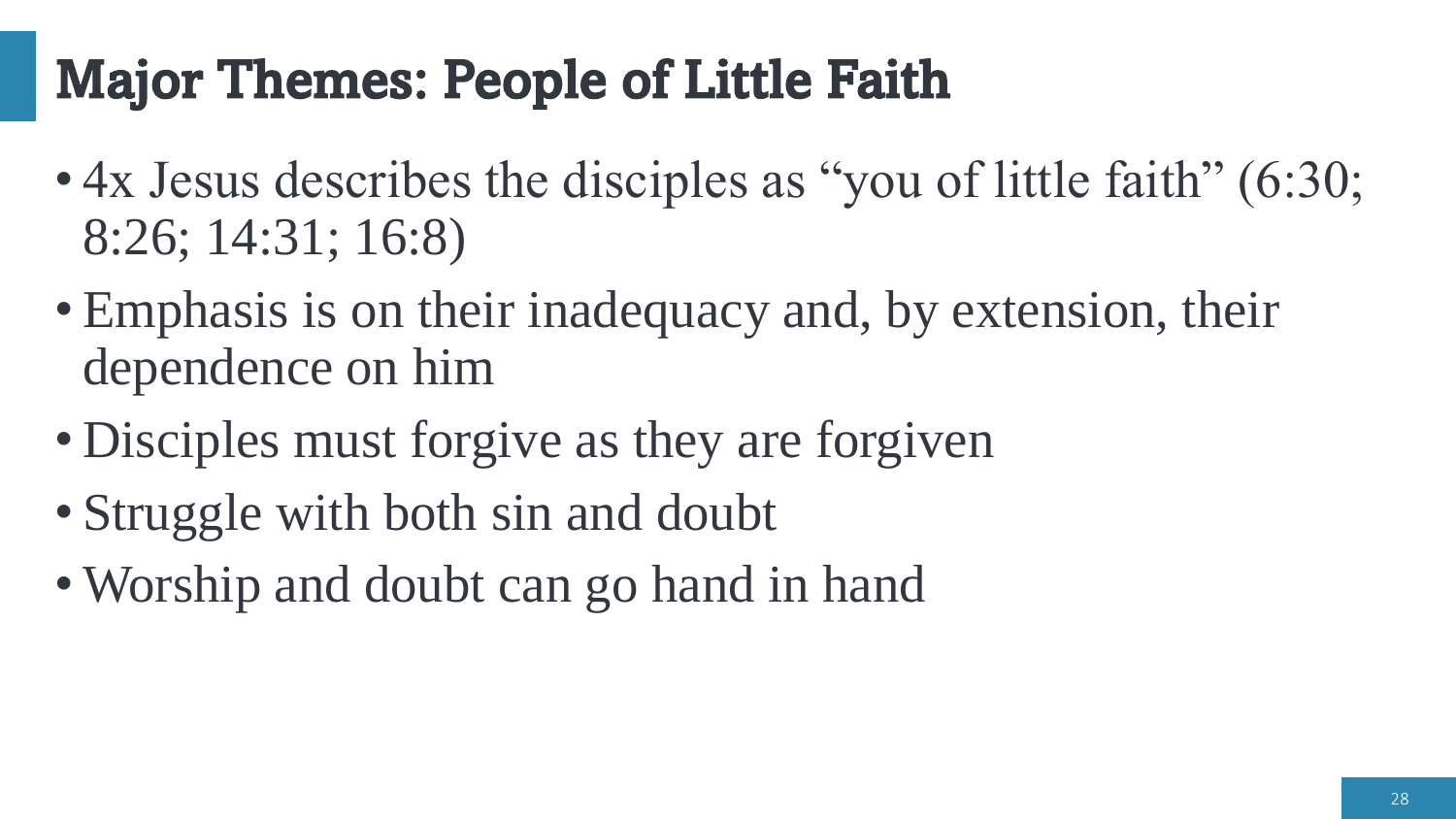#### Worship and Doubt in Chapter 14

<sup>22</sup>Immediately he made the disciples get into the boat and go on ahead to the other side, while he dismissed the crowds. <sup>23</sup>And after he had dismissed the crowds, he went up the mountain by himself to pray. When evening came, he was there alone, <sup>24</sup>but by this time the boat, battered by the waves, was far from the land, for the wind was against them. <sup>25</sup>And early in the morning he came walking toward them on the sea. <sup>26</sup>But when the disciples saw him walking on the sea, they were terrified, saying, "It is a ghost!" And they cried out in fear. <sup>27</sup>But immediately Jesus spoke to them and said, "Take heart, it is I; do not be afraid."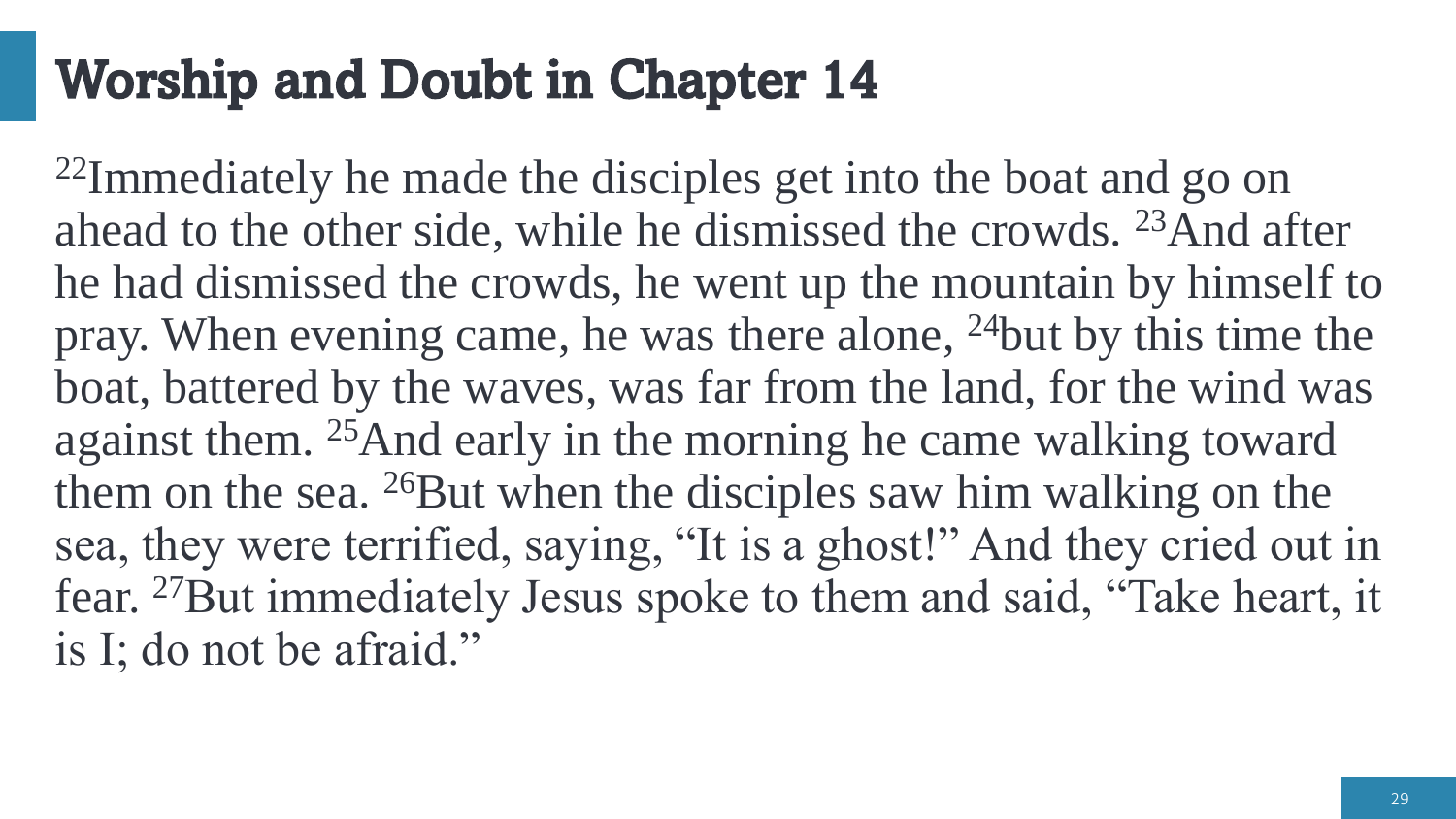#### Worship and Doubt in Chapter 14

<sup>28</sup>Peter answered him, "Lord, if it is you, command me to come to you on the water." <sup>29</sup>He said, "Come." So Peter got out of the boat, started walking on the water, and came toward Jesus. <sup>30</sup>But when he noticed the strong wind, he became frightened, and beginning to sink, he cried out, "Lord, save me!" <sup>31</sup>Jesus immediately reached out his hand and caught him, saying to him, "You of little faith, why did you doubt?" <sup>32</sup>When they got into the boat, the wind ceased. <sup>33</sup>And those in the boat worshiped him, saying, "Truly you are the Son of God."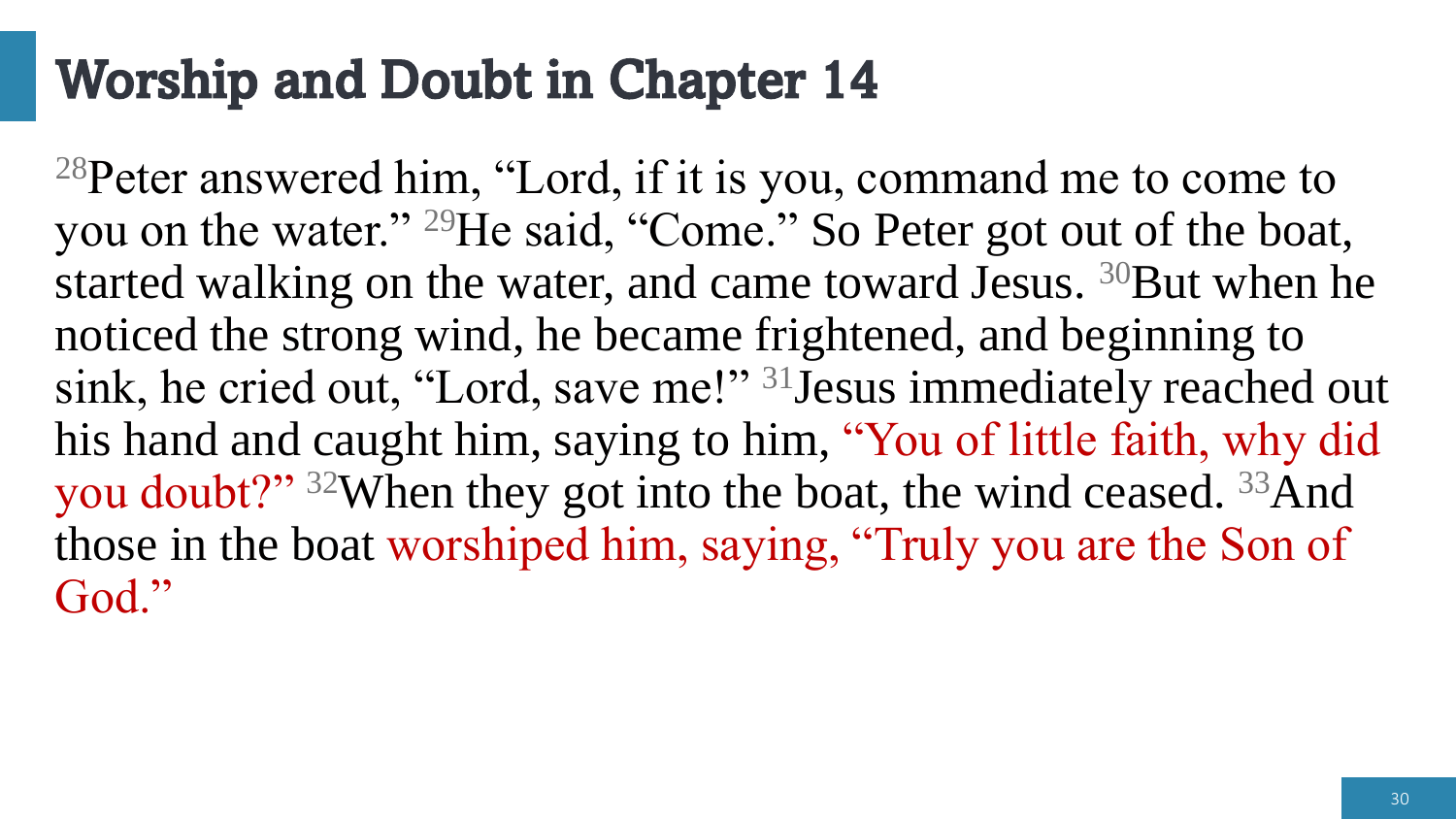#### Worship and Doubt in Chapter 28

<sup>16</sup>Now the eleven disciples went to Galilee, to the mountain to which Jesus had directed them. <sup>17</sup>When they saw him, they worshiped him; but some doubted. <sup>18</sup>And Jesus came and said to them, "All authority in heaven and on earth has been given to me. <sup>19</sup>Go therefore and make disciples of all nations, baptizing them in the name of the Father and of the Son and of the Holy Spirit, <sup>20</sup> and teaching them to obey everything that I have commanded you. And remember, I am with you always, to the end of the age."

Literally, "they worshiped him and they doubted"